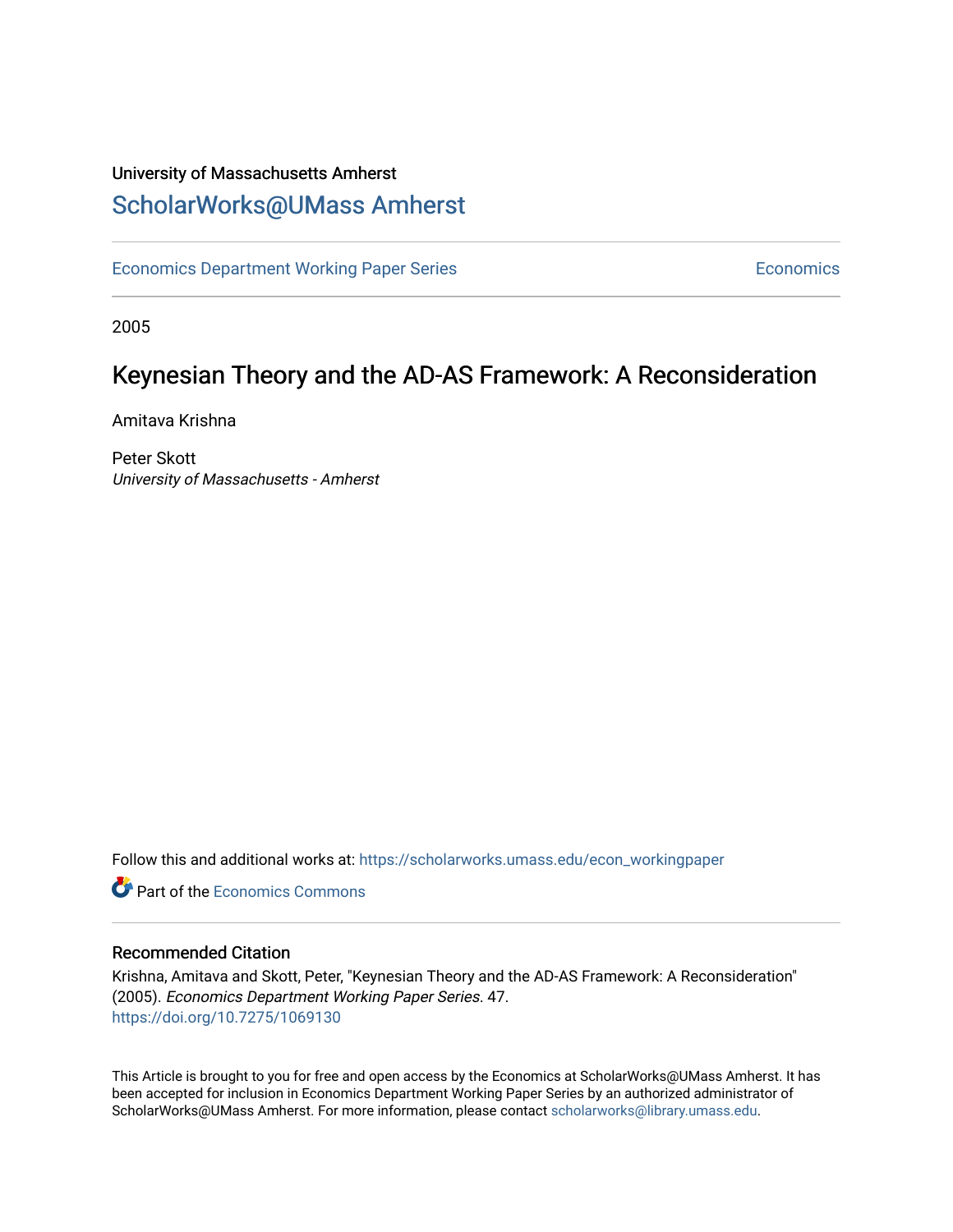# **DEPARTMENT OF ECONOMICS**

# **Working Paper**

**Keynesian Theory and the AD-AS Framework: A Reconsideration** 

by

Amitava Krishna Dutt and Peter Skott

Working Paper 2005-11



# **UNIVERSITY OF MASSACHUSETTS AMHERST**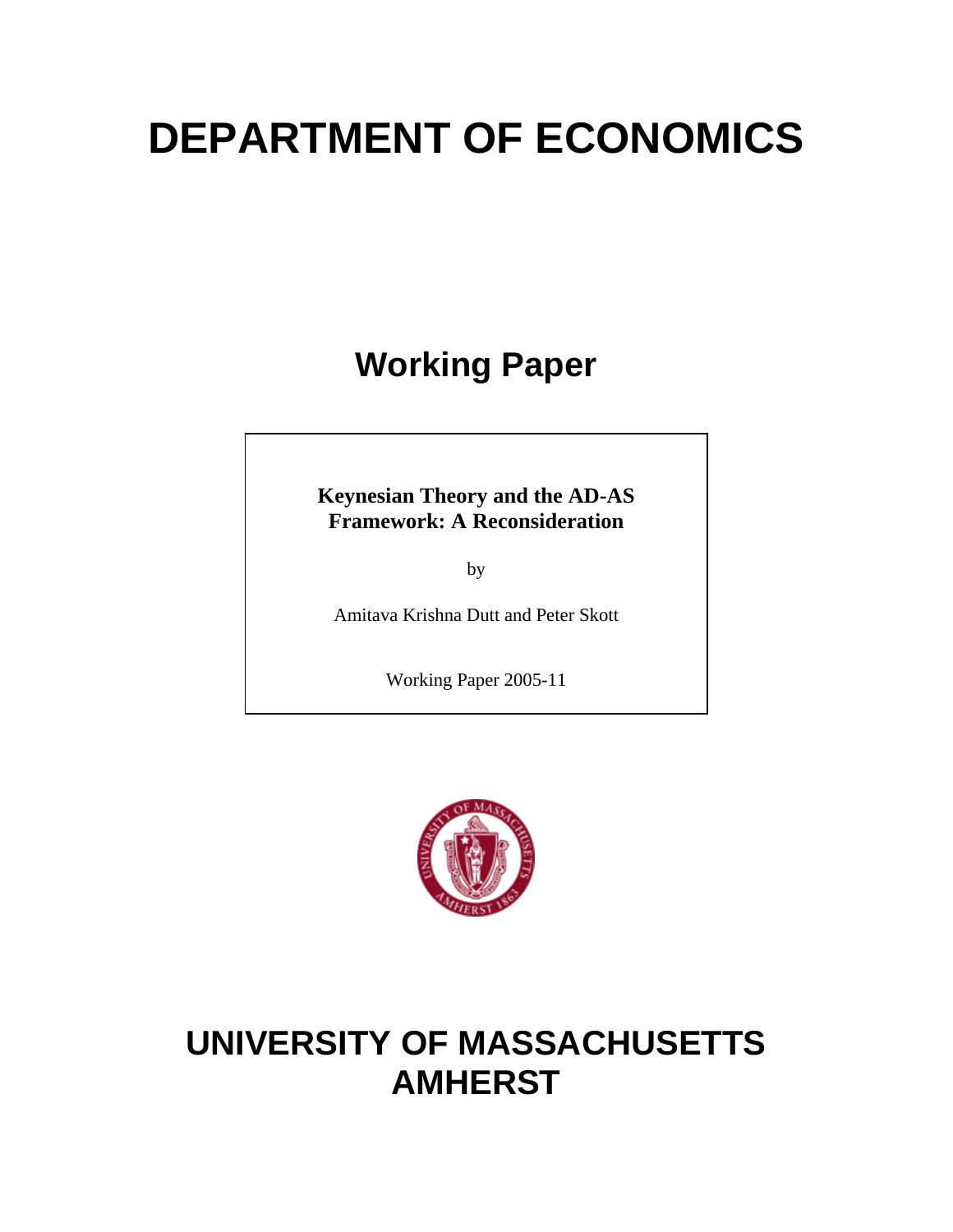# **Keynesian Theory and the AD-AS Framework: A Reconsideration**

Amitava Krishna Dutt<sup>\*</sup> and Peter Skott<sup>[†](#page-2-1)</sup>

15 June 2005

#### **Abstract**

 $\overline{a}$ 

Contrary to what has been argued by a number of critics, the AD-AS framework is both internally consistent and in conformity with Keynes's own analysis. Moreover, the eclectic approach to behavioral foundations allows models in this tradition to take into account aggregation problems as well as evidence from behavioral economics. Unencumbered by the straightjacket of optimizing microfoundations, the approach can provide a useful starting point for the analysis of dynamic macroeconomic interactions. In developing this analysis, the AD-AS approach can draw on insights from the Post Keynesian, neo-Marxian and structuralist traditions, as well as from the burgeoning literature on behavioral economics.

Key words: AD-AS, Keynes, New Keynesian theory, microeconomic foundations

JEL classification: E12, O11, B22, B41, B50.

<span id="page-2-0"></span><sup>\*</sup> Department of Economics and Policy Studies, Faculty of Economics, University of Notre Dame, Notre Dame, IN 46556; email: adutt@nd.edu

<span id="page-2-1"></span><sup>†</sup> Department of Economics, University of Massachusetts, Amherst, MA 01002; email: pskott@econs.umass.edu.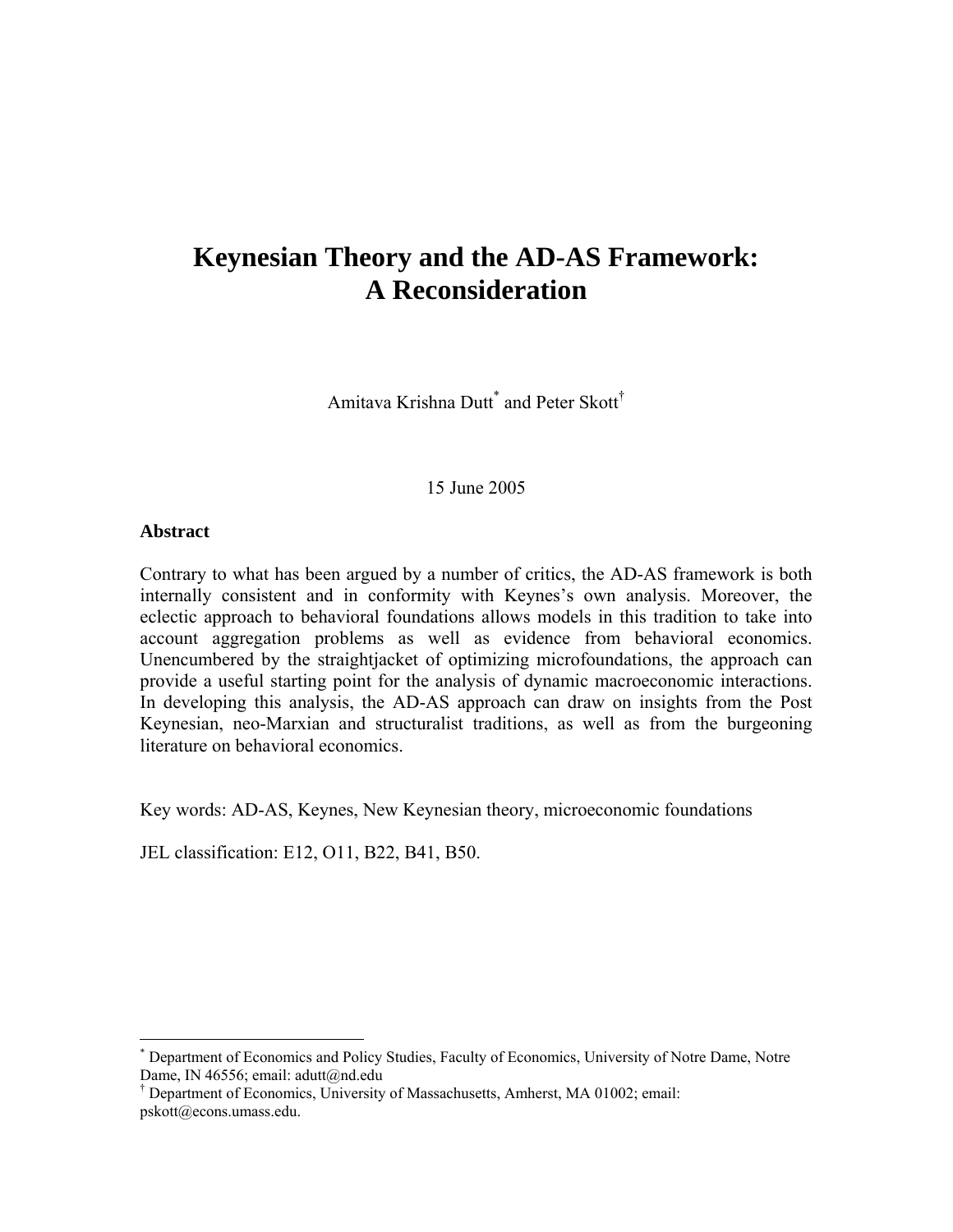# 1. Introduction

Several turn-of-the-century assessments of the state of macroeconomics regard the discipline as healthy. There may have been fierce debates and controversies, but these debates mainly served to highlight deficiencies of existing models and to stimulate the creation of new improved hybrid models. The history of macroeconomics, according to Blanchard (2000, p. 1375) is "one of a surprisingly steady accumulation of knowledge", and "progress in macroeconomics may well be the success story of twentieth century economics". Woodford's (1999) assessment gives slightly more weight to the disagreements and revolutions in the second half of the twentieth century. But Woodford also sees convergence, and he concludes that "modern macroeconomic models are intertemporal general equilibrium models derived from the same foundations of optimizing behavior on the part of households and firms as are employed in other branches of economics" (p. 31).

We disagree with these assessments. In our view, a large part of what has happened in macroeconomics since the late 1960s has been a wasteful detour. A generation of macroeconomists has grown up learning tools that may be sophisticated, but the usefulness of these tools is questionable. Moreover, a great deal of damage may be, and has been, done when the tools are applied to real-world situations.

In this paper we shall argue that, for all their limitations, the simple models of the old Keynesian school using the Aggregate Demand-Aggregate Supply (AD-AS) framework provide a better starting point for serious analysis than more recent models in the New Keynesian (NK) or Real Business Cycle (RBC) traditions which have come to dominate modern macroeconomics. The obsession with optimization and microeconomic

1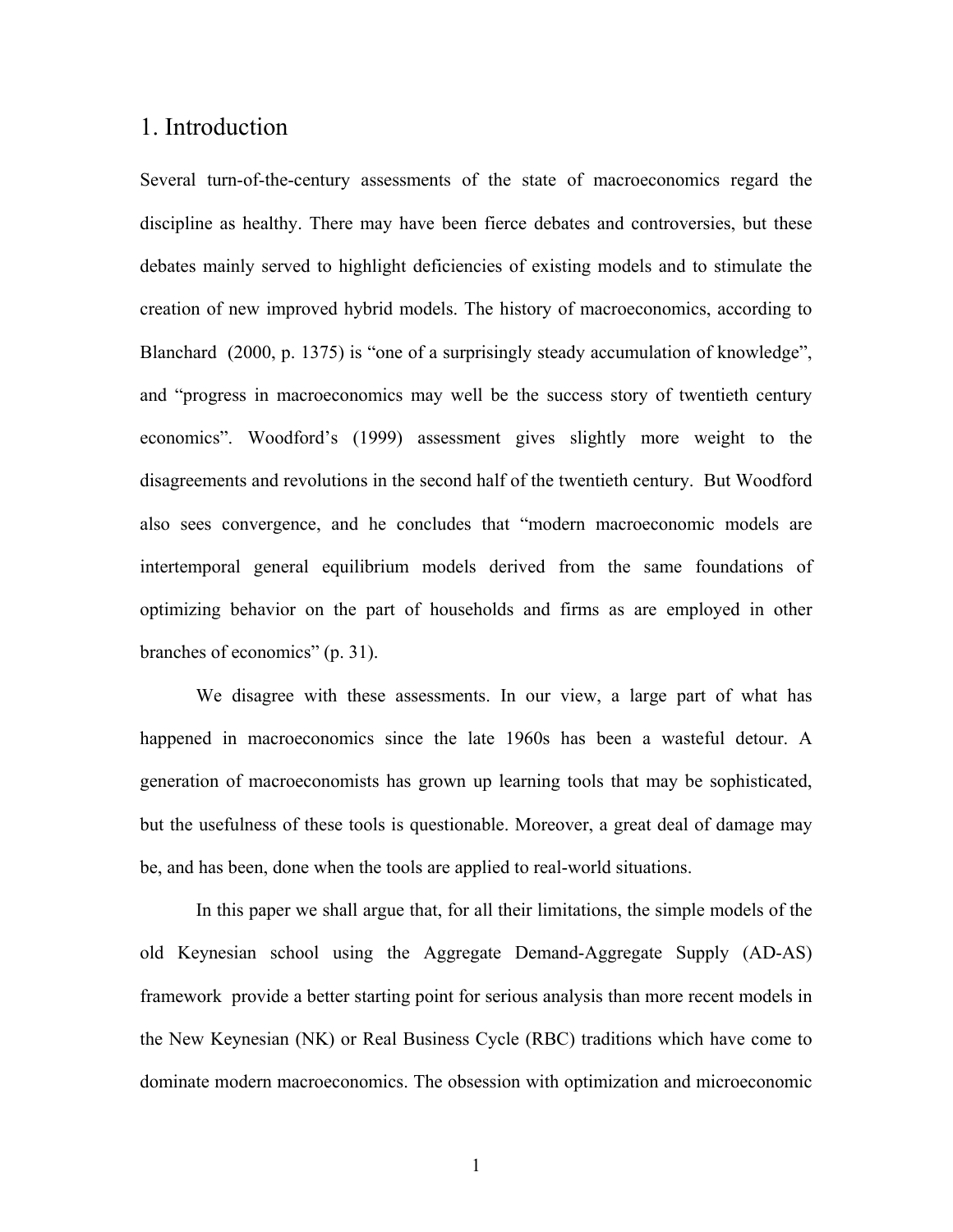foundations has meant that a promising Keynesian research program has been largely abandoned. Our preferred version of this program builds on the old Keynesian models, but extends and modifies them to accommodate insights from the post Keynesian, neo-Marxian, and structuralist traditions.

The main emphasis in this paper is on the usefulness and shortcomings of the basic AD-AS framework, and on how the framework may be developed and improved. Section 2 outlines a standard version of the AD-AS model and shows that it can be given a logically consistent Marshallian interpretation. It also shows that the model does not, as claimed by some critics, suffer from internal logical contradictions. Section 3 discusses some alleged shortcomings of the model. Section 4 considers the NK alternative, focusing on two main issues: microeconomic foundations and the treatment of stability. Section 5 introduces post Keynesian and other arguments for the relevance of aggregate demand, not just in the short run but also as an influence on real outcomes in the medium and the long run. Section 6, finally, ends with a few concluding remarks.

# 2. The AD-AS framework

Following Keynes, the AD-AS approach visualizes the economy as a whole, that is, the theory is 'general' rather than 'partial'.<sup>1</sup> Keynes's (1936/1973) derivation of a fix-wage general equilibrium in chapters 1-18 of *The General Theory of Employment, Interest and Money* (*GT*) was an enormous intellectual achievement, and the one stressed by both Blanchard and Woodford in their accounts of the Keynesian revolution. The AD-AS framework gives a reasonable representation of the analytical skeleton behind this fix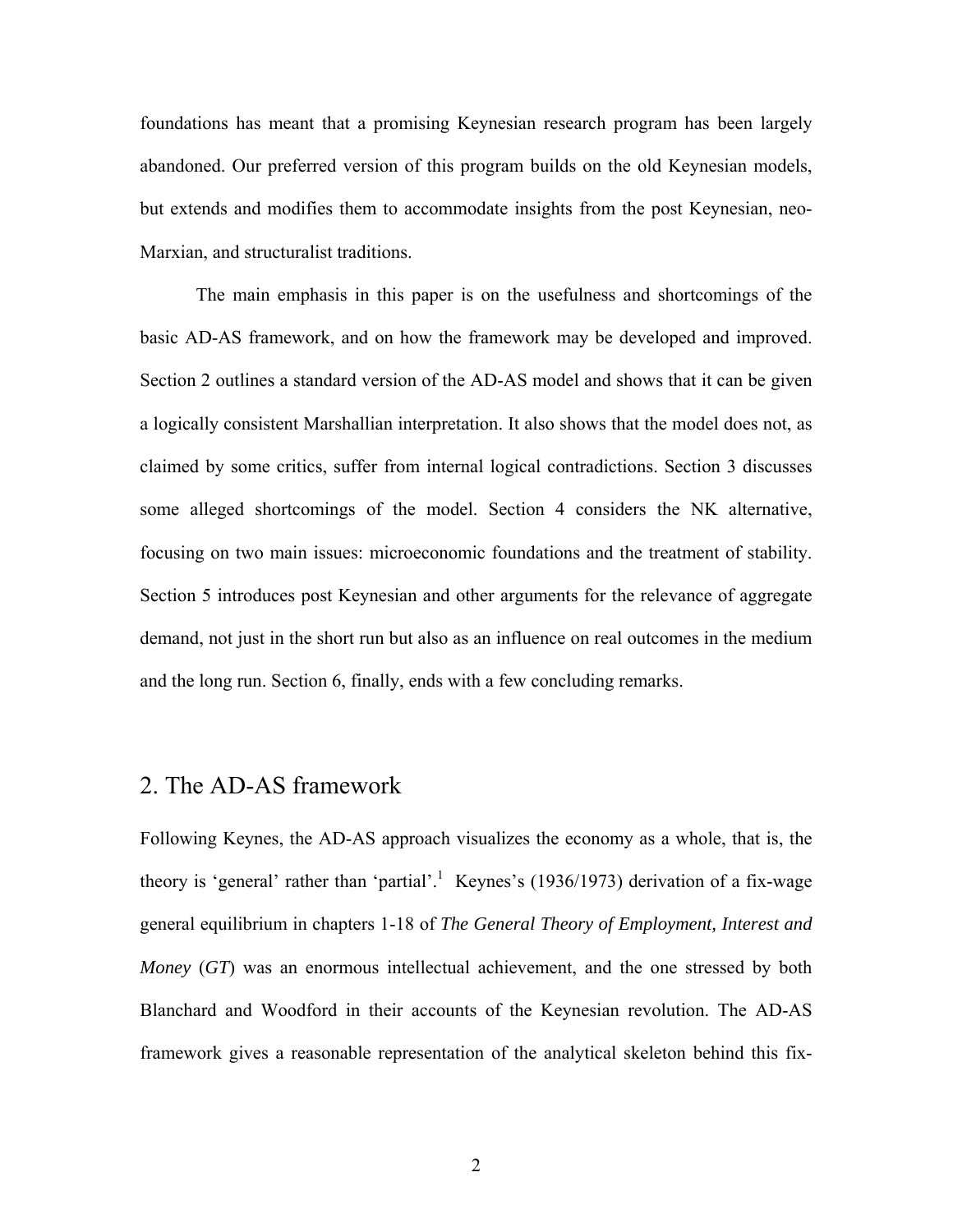wage general equilibrium. The strength of the AD-AS apparatus is precisely the explicit attempt to integrate the analysis of goods, labor and financial markets.

The AD-AS framework divides the economy into two parts – the 'demand side' and the 'supply side' – and examines their interaction using accounting identities, equilibrium conditions and behavioral and institutional equations. The 'demand side' typically examines factors relating to the demand for goods and the demand and supply of assets. The 'supply side' typically examines factors relating to output and pricing decisions of producers, and factor markets. The framework ensures that neither demand nor supply side factors are overlooked in the analysis and that macroeconomic outcomes depend on the interaction between the different markets. The particular partitioning into 'aggregate demand' and 'aggregate supply' along with the choice of terminology may provide the pedagogic advantage of making macroeconomic analysis possible in terms of the same tools as the simplest microeconomic model of the market. But this advantage comes at a high price. The aggregate demand and supply curves embody complex interactions and are clearly not the same as the microeconomic curves which take a partial view of the economy. The analogy therefore is spurious, and forgetting this has led to a great deal of confusion in the literature, as briefly discussed later.

The basic AD-AS model is well-known, of course, but to ease the exposition it is helpful to state a simple version of it explicitly. There are two equilibrium conditions

$$
Y = C + I + G \tag{1}
$$

$$
M/P = L,\tag{2}
$$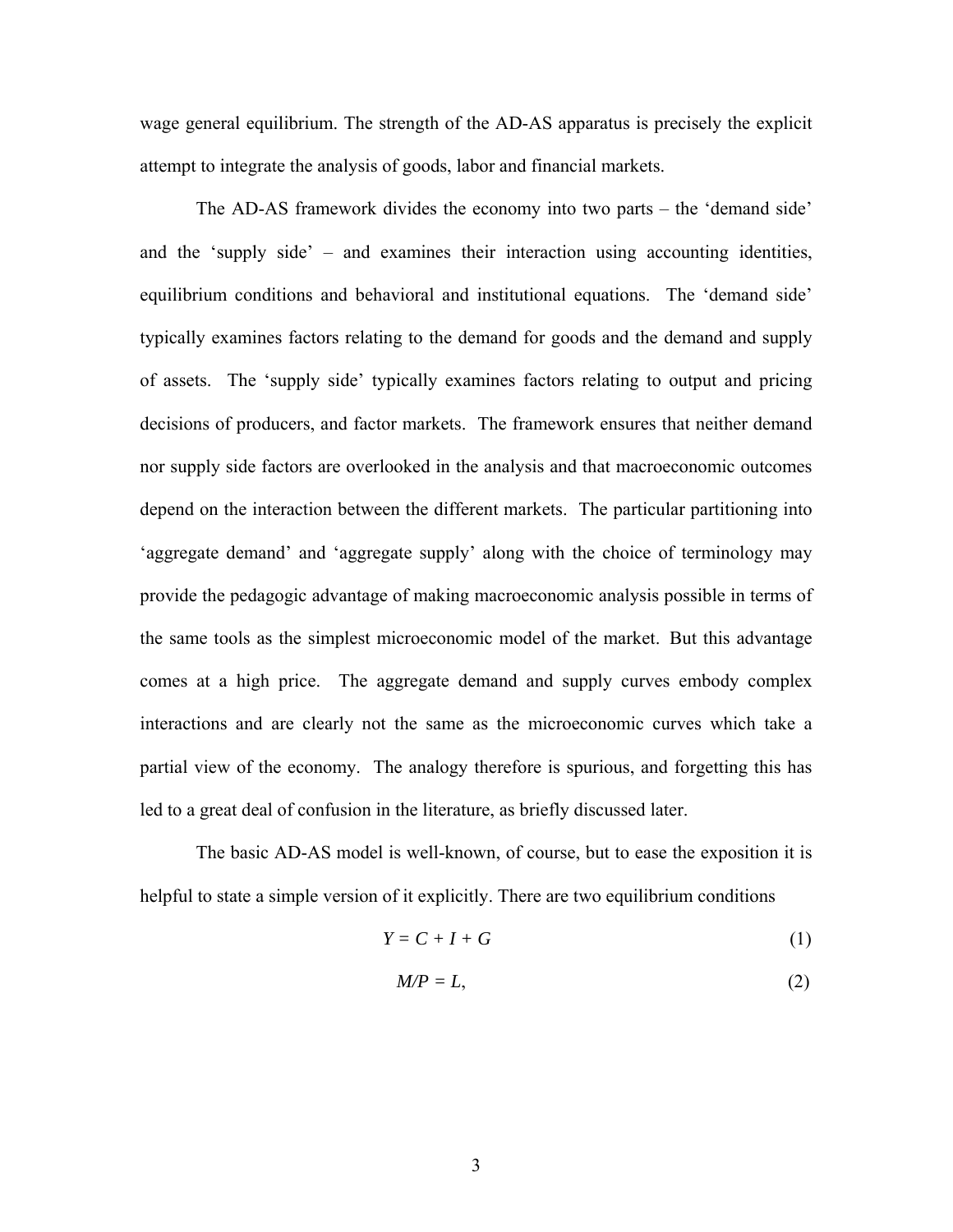where, in standard notation, *Y* is real output, *C*, *I* and *G*, denote real consumption, investment and government expenditure, *M* the supply of money, *P* the price level, and *L* the real demand for money, and six behavioral or institutional equations

$$
C = C(Y), \tag{3}
$$

$$
I = I(r),\tag{4}
$$

$$
L = L(Y, r),\tag{5}
$$

$$
Y = F(N),\tag{6}
$$

$$
W/P^e = F'(N) \tag{7}
$$

$$
W = W_0 \tag{8}
$$

where  $0 < C' < 1$ ,  $I' < 0$ ,  $L_1 > 0$ ,  $L_2 < 0$ ,  $F' > 0$  and  $F'' < N$ , and where *r* is the rate of interest, *N* the level of employment, *W* the money wage, and  $P^e$  is the price expected by firms. Equations (3) through (6) are standard consumption, investment, money demand and production functions. Since *C*, *I* and *L* are used to denote desired amounts in equations (3) through (5), equations (1) and (2) are equilibrium conditions (rather than accounting identities) showing that output is equal to the demand for it and that the money supply in real terms is equal to the demand for it. Behind these equilibrium conditions lie dynamic adjustment processes with excess demand for goods leading to an increase in *P* and excessdemand for money leading to an increase in  $r<sup>2</sup>$ . Equation (6) is the profit maximizing condition of firms that are assumed to be price takers in perfectly competitive markets; since there is a production lag and firms make production plans prior to knowing what price they will receive for their goods, the price that is relevant for their production decision is the expected price. The levels of *M*, *G* and *W* are given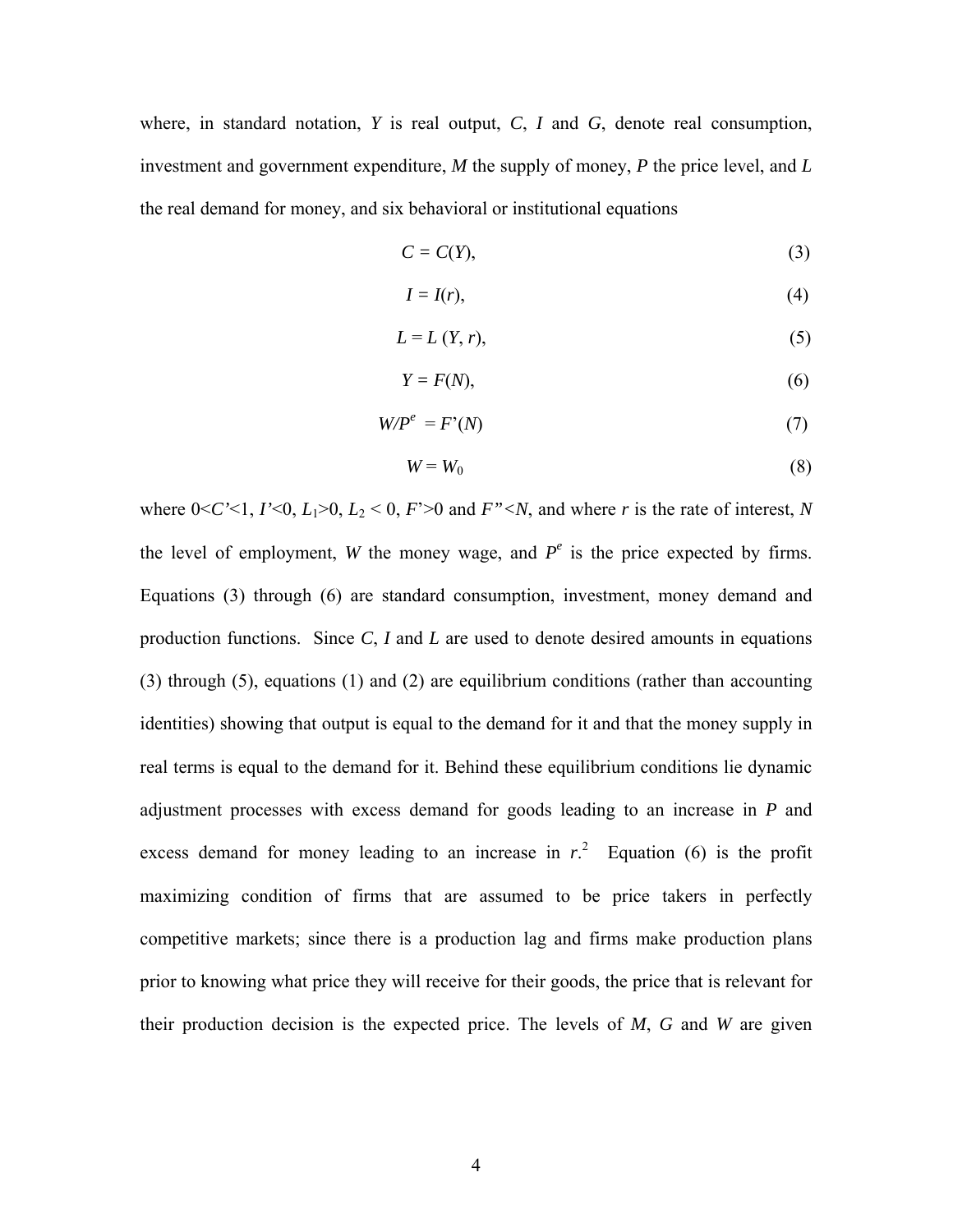exogenously. To stress that this is the case for the money wage, equation (7) states that the money wage is given at the exogenous level  $W_0$ .

Our interpretation of the model is Marshallian and we examine the behavior of the economy in two different 'runs'. The expected price and the level of output are given in the 'market' (or 'ultra-short') run. In the 'short' run expected price changes in response to its deviations from the actual price, and this change is accompanied by changes in the level of production; in a short-run equilibrium expectations are being met and the expected and actual price coincide.





In the market run, given  $P^e$ , and given *W* from equation (8), *N* is determined by equation (7), and *Y* by equation (6). For this level of *Y*, substitution of equations (3) and (4) into equation (1) yields a value of *r* which satisfies that equation, irrespective of the price level. The IS curve in Figure 1, which shows equilibrium in the goods market in  $(P, r)$  $(P, r)$  $(P, r)$ -space, is vertical at this level of  $r<sup>3</sup>$ . The vertical arrows show the direction of price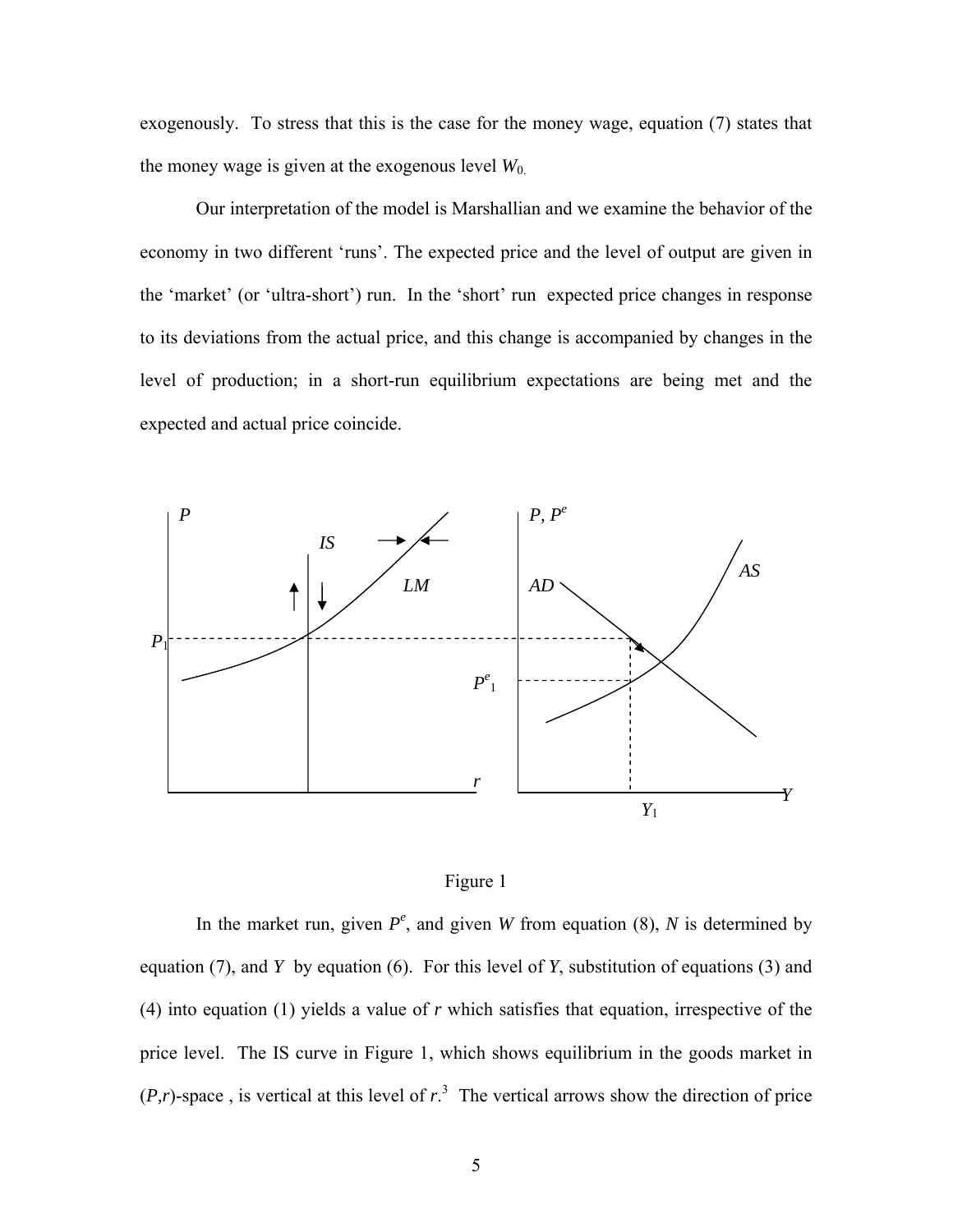adjustments when the economy is out of goods market equilibrium. Also for the given level of *Y*, substitution of equation (5) into equation (2) yields a positive LM relation between *P* and *r*, which represents money (and assets) market equilibrium. The horizontal arrows show the direction of interest adjustments when the economy is out of money-market equilibrium. The intersection of the IS and LM curves gives the marketrun equilibrium values of *P* and *r*. The equilibrium value of *r* is determined by the position of the vertical IS curve, and the LM curve determines the value of *P*. With offequilibrium dynamics given by the equations in note 2, it is readily seen that the marketrun equilibrium is stable for a given *Y*.

In the short run  $P^e$  is allowed to change in response to unfulfilled expectations. When  $P^e$  changes to a new level, firms adjust their employment and output levels. This adjustment is captured by the AS curve, which shows the profit-maximizing level of output produced by the firms for a given  $P^e$ . When *Y* changes, the IS and LM curves shift in  $(r, P)$ -space and determine a new market-run equilibrium of r and P. The level of P which clears goods and money markets for each level of *Y* is shown along the AD curve. A higher level of *Y* increases the level of saving, so that goods market equilibrium requires an increase in investment, a fall in *r* and hence a leftward shift of the IS curve. A higher level of *Y* increases the real demand for money, so that money market equilibrium requires a fall in *P* (or an increase in *r*), so that the LM curve shifts to the right in (*r,P)*-space. Consequently, a higher *Y* implies a lower *P* for market-run equilibrium, explaining the negative slope of the AD curve.

The short-run dynamics shown in Figure 1 can be described as follows. Starting from an initial level of expected price,  $P^e_1$ , output is determined at  $Y_1$  (as shown by the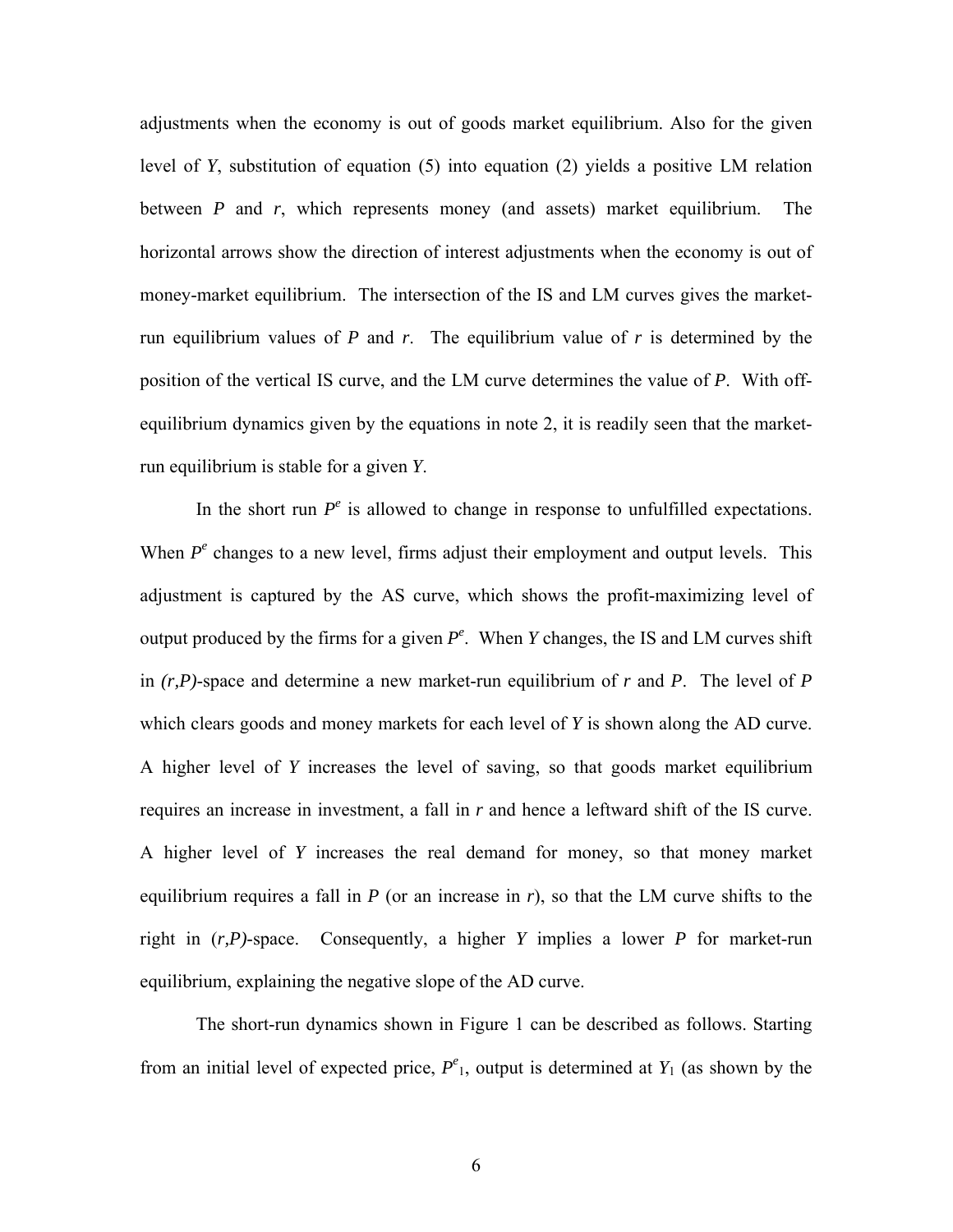AS curve) and price at  $P_1$  (as shown by the AD curve). Since  $P_1 > P_{1}^e$ , if firms revise their price expectations adaptively,  $P^e$  rises, making  $Y$  expand along the AS curve and the market-run equilibrium move along the AD curve (representing shifts in the IS and LM curve) as shown by the arrow. This adjustment will continue till the economy arrives at the short-run equilibrium at the intersection of the AD and AS curves, where  $P = P^e$ .

Three comments about this model are in order. First, the Marshallian interpretation of the model finds a great deal of exegetical support in Keynes's own work and in the writings of many Keynesians. Clower (1989), for instance, notes the Marshallian aspects of Keynes's *GT*, although not as precisely as done in our model (see Dutt, 1992).

Second, the Marshallian interpretation is important for the internal consistency of the economic argument. It has been argued by Barro (1994), Fields and Hart (1990), Colander (1995) and Bhaduri, Laski and Riese (1999) that the AD-AS model embodies two mutually-contradictory approaches to pricing and production by firms. According to this criticism, the AD curve is based on IS and LM curves, but the analysis assumes that firms fix the price (having the ability to do so) and that equilibrium levels of *r* and *Y* are determined from equations (1) and (2), using (3) through (5). The story told is that firms fix their price and adjust their output in response to changes in demand conditions. The AS curve, on the other hand, assumes price taking behavior on the part of firms operating in purely competitive markets with demand constraints, producing to maximize profits given the money wage and the production function. While some textbook versions of the AD-AS model do suffer from this inconsistency, our Marshallian model is free of it. The equations of the model are similar to those of the standard textbook version,<sup>[5](#page-37-4)</sup> but in our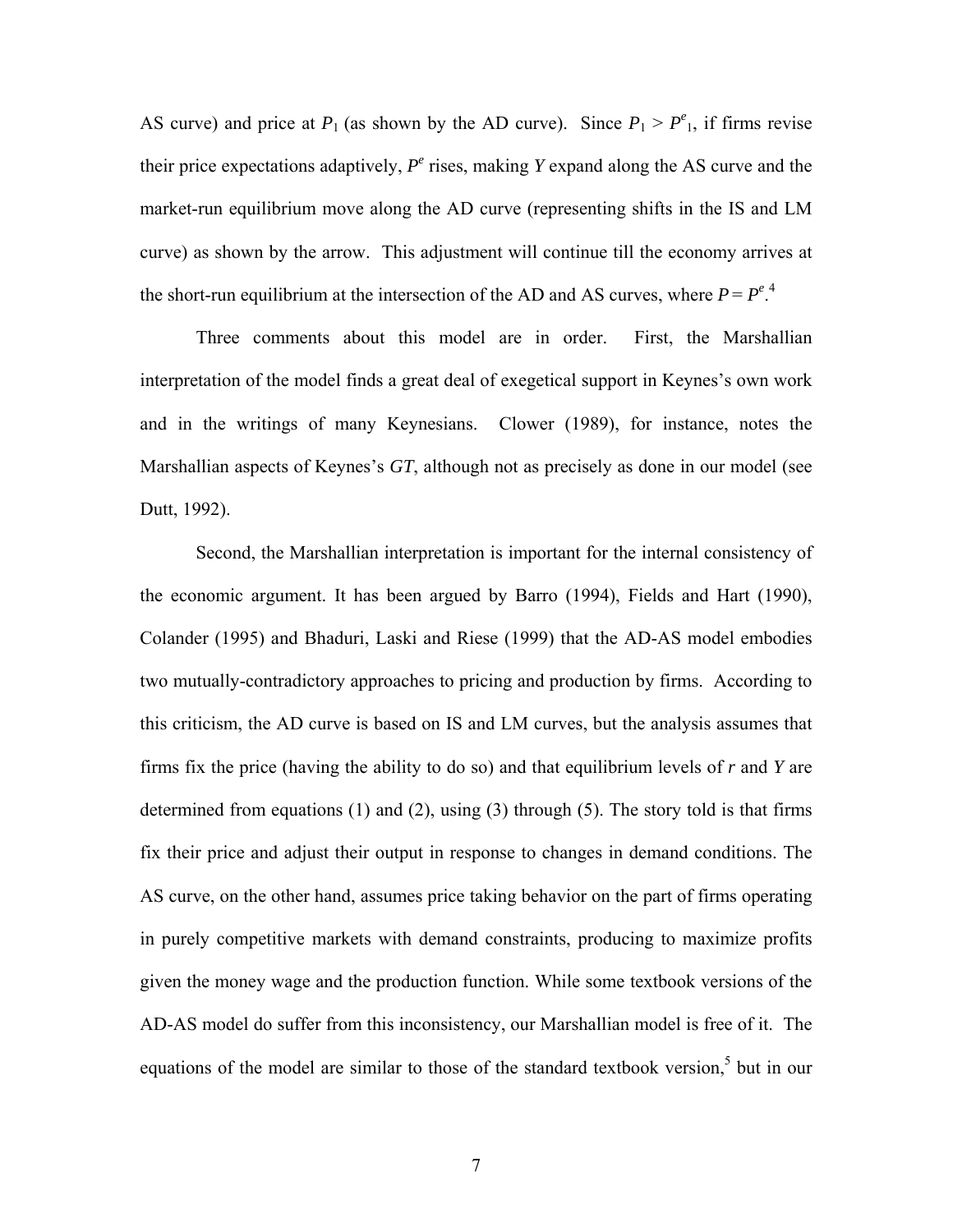interpretation the AD and AS curves both embody profit maximization and price-taking behavior: the AD curve in our interpretation shows equilibrium price for a given level of output and not, as the standard AD curve, the equilibrium value of *Y* for different levels of  $P<sup>6</sup>$  $P<sup>6</sup>$  $P<sup>6</sup>$ .

Third, the model can easily be recast using Keynes's own 'AD-AS diagram' with employment and the value of output (price times quantity) on the axes (he did not actually draw this diagram in  $GT$ , but described it in words in chapter 3).<sup>7</sup> Keynes's Aggregate Supply function is given by  $W_0F(N)/F'(N)$  and is derived from equations (6), (7) and (8): its curve shows the expected value of output at each level of employment consistent with profit maximizing behavior. The Aggregate Demand function is derived from equations (1) through (6), and its curve shows the actual equilibrium proceeds (*PY*) for any given level of *N*. The level of *N* determines *Y* from equation (6), and given this *Y*, *P* is determined as shown in the IS-LM diagram of Figure 1, which determines the equilibrium level of *PY*. The value of aggregate demand at the intersection between the supply and demand curves defines "the effective demand" (*GT*, p. 25).

By construction expectations are being met at the point of effective demand. In chapter 5 of *GT,* however, Keynes discusses the formation and revision of short-period expectations, showing how firms produce a certain level of output with a certain level of employment, given short period expectations, and then adjust these expectations if they are not fulfilled. Though he does not explicitly analyze this process, we can do so by using the expected proceeds curve, given by  $P^eY = P^eF(N)$ , for a given  $P^e$  from equation (6): it shows what firms expect the value of output to be for a given price expectation. The intersection of this curve with the curve for the Aggregate Supply function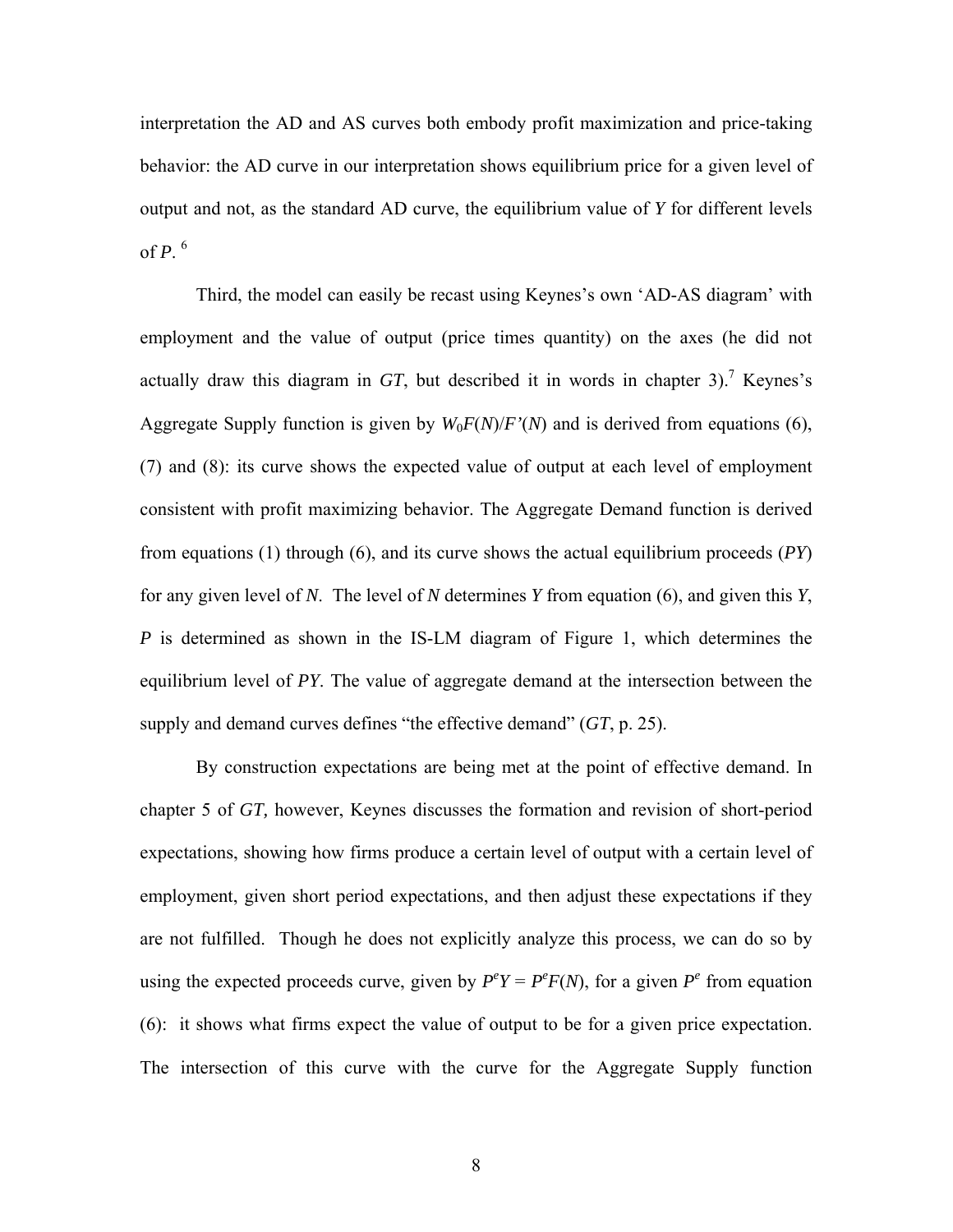determines the market-run equilibrium level of employment since it satisfies equation (7). For the market-run equilibrium employment level, one can read off actual proceeds from the Aggregate Demand function. If actual proceeds are different from expected proceeds,  $P^e$  will change, shifting the expected proceeds curve, till the economy arrives at short-run equilibrium at the intersection of all three curves. [8](#page-37-7) For most of the *GT*, however, Keynes confines attention to short-run equilibrium in which actual and expected price are equal, thereby concealing the Marshallian adjustment process because it was not central to his demonstrationof the possibility of unemployment short-run equilibrium.<sup>9</sup>

# 3. Shortcomings

An AD-AS model of the type just described has many well-known weaknesses and limitations, of which three are relevant for our purposes.

The criticisms that have received the most attention concern the alleged lack of microeconomic foundations of the model. NKs (along with new classical economists and RBC theorists), who have been vocal in this criticism, wish to supplant the model with models based on explicit optimization. We shall take up the issue of optimizing microfoundations in section 4 where we discuss the NK approach. But the behavioral approach of the AD-AS model has also been criticized from another angle. Many post Keynesian economists, but also some impeccably mainstream old Keynesians, have suggested that the model is too mechanical and does not take into account uncertainty and expectations in a serious manner.<sup>10</sup> It is beyond the scope of the present paper to address this important issue in any detail but in our view, 'mechanical' mathematical formalization can be extremely useful. This formalization needs to be supplemented by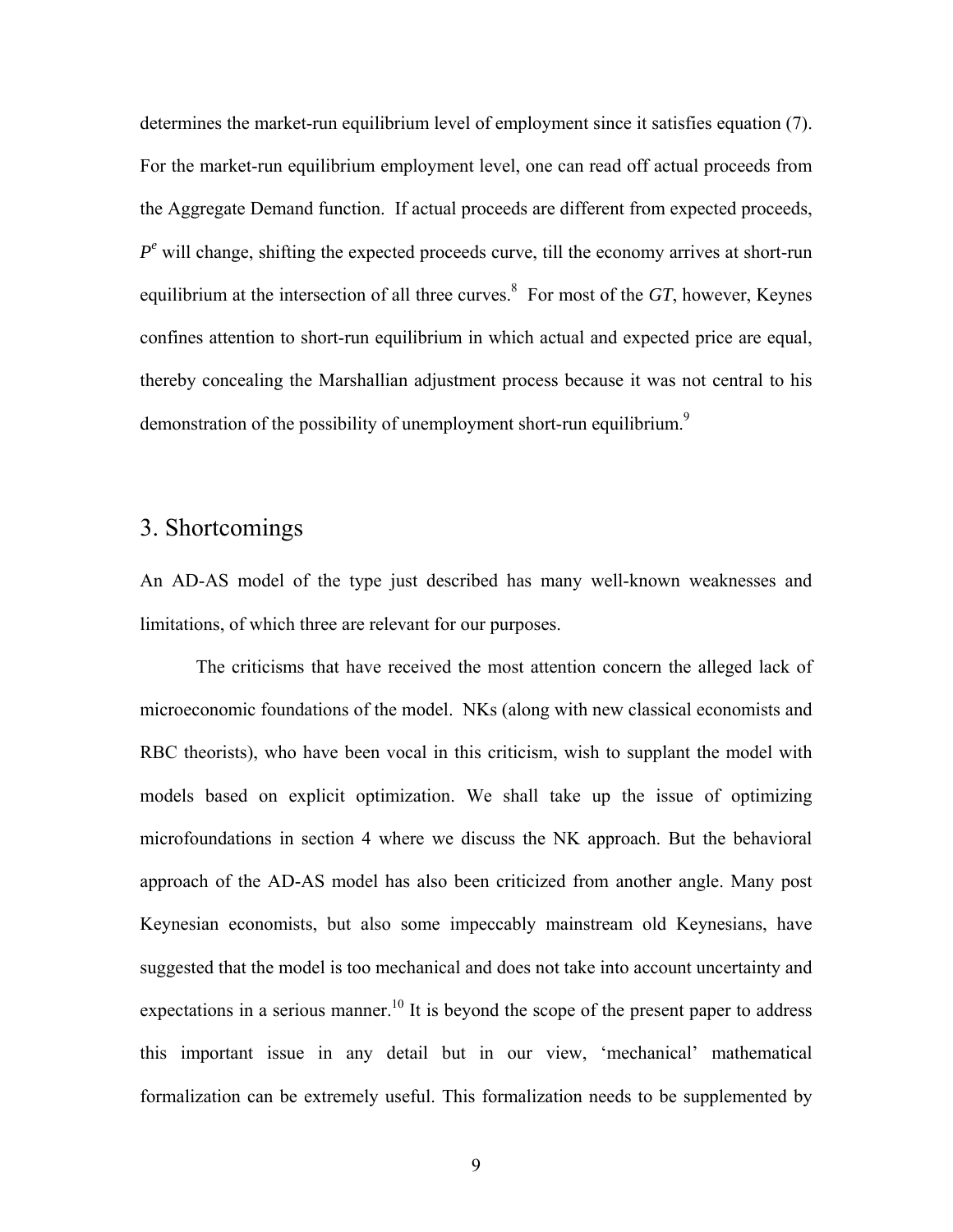verbal descriptions and empirical analysis, and less formal discussions of possible outcomes may also come into play if the relations determining the evolution of the system are not capable of being formalized in a precise manner. Even this informal discussion, however, will often benefit from using more formal analyses as points of reference and by suggesting where and how the results of the models may need to be modified.

A second set of criticisms claims that the AD-AS model omits many important features of reality and that some of its implications are not consistent with empirical observation. Assumptions of imperfect competition, for instance, should replace perfect competition, and the money supply should not be treated as an exogenous variable in an economy with modern monetary institutions.<sup>11</sup> The consumption function should also take into account income distributional effects on consumption, increases in aggregate demand should provide a direct stimulus to investment, and the distinction between nominal and real rates of interest may be critical (not least for the reactions of aggregate demand to changes in money wages and the stability of full employment). These (and other) modifications may complicate the model and affect some of its properties, but in principle their introduction is quite straightforward and the resulting model can still be depicted with AD and AS curves (see, for instance, Dutt and Skott, 1996). The modifications, moreover, help to address some of the empirical criticisms of the AD-AS model. The simple model, for instance, predicts a counter-cyclical movement of the real wage. This implication, which finds little support in the data (as noted early on by Dunlop, 1938, Tarshis, 1939), no longer holds in versions of the model that include imperfect competition (perhaps with markup pricing à la Kalecki, 1971) and some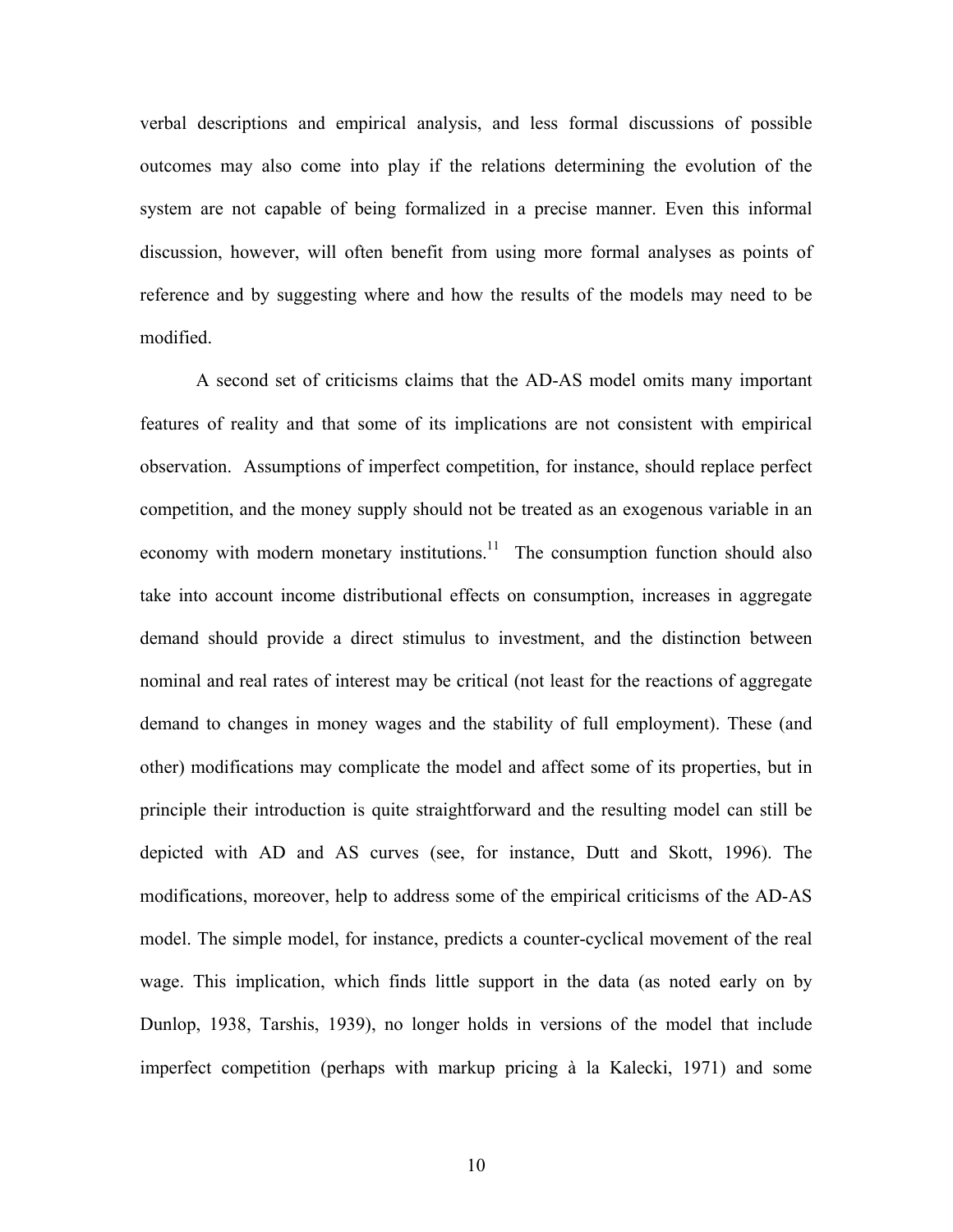combination of non-diminishing returns to labor and/or a counter-cyclical pattern in the markup.

A third set of problems with the AD-AS model concerns the unsatisfactory treatment of dynamics. There is a lack of integration between the analysis of the short-run and more long-term issues, and even when it comes to the treatment of the short run, the analysis often relies on unstated or questionable assumptions concerning the process leading to a short-run Keynesian equilibrium. Our own presentation above is quite explicit in its assumptions (notes 2 and 4) but, perhaps unrealistically, it presumes that the adjustment to market-run equilibrium is 'very fast' relative to the adjustments of price expectations. The adjustment to market-run equilibrium could therefore be based on given price expectations, and in the analysis of adjustments to short-run equilibrium it could be assumed that there is continuous market equilibrium during the adjustment process[.12](#page-37-11) 

The shortcomings of simple AD-AS models with respect to dynamics may be a legacy of Keynes's own focus on short-run equilibria in *GT*. The assumption of fulfilled expectations facilitated the presentation of the fix-wage general equilibrium.<sup>13</sup> Unfortunately, it makes it hard to discuss the stability issues, and from today's perspective – having before us a well-developed theory of general equilibrium – the truly revolutionary and provocative message of the *GT* concerns the destabilizing effects of money wage flexibility, rather than the existence of a fix-wage equilibrium with unemployment.

The AD-AS model does not address the stability issue – it takes the money wage as given - but can serve as a starting point. The model can be easily extended in a way

11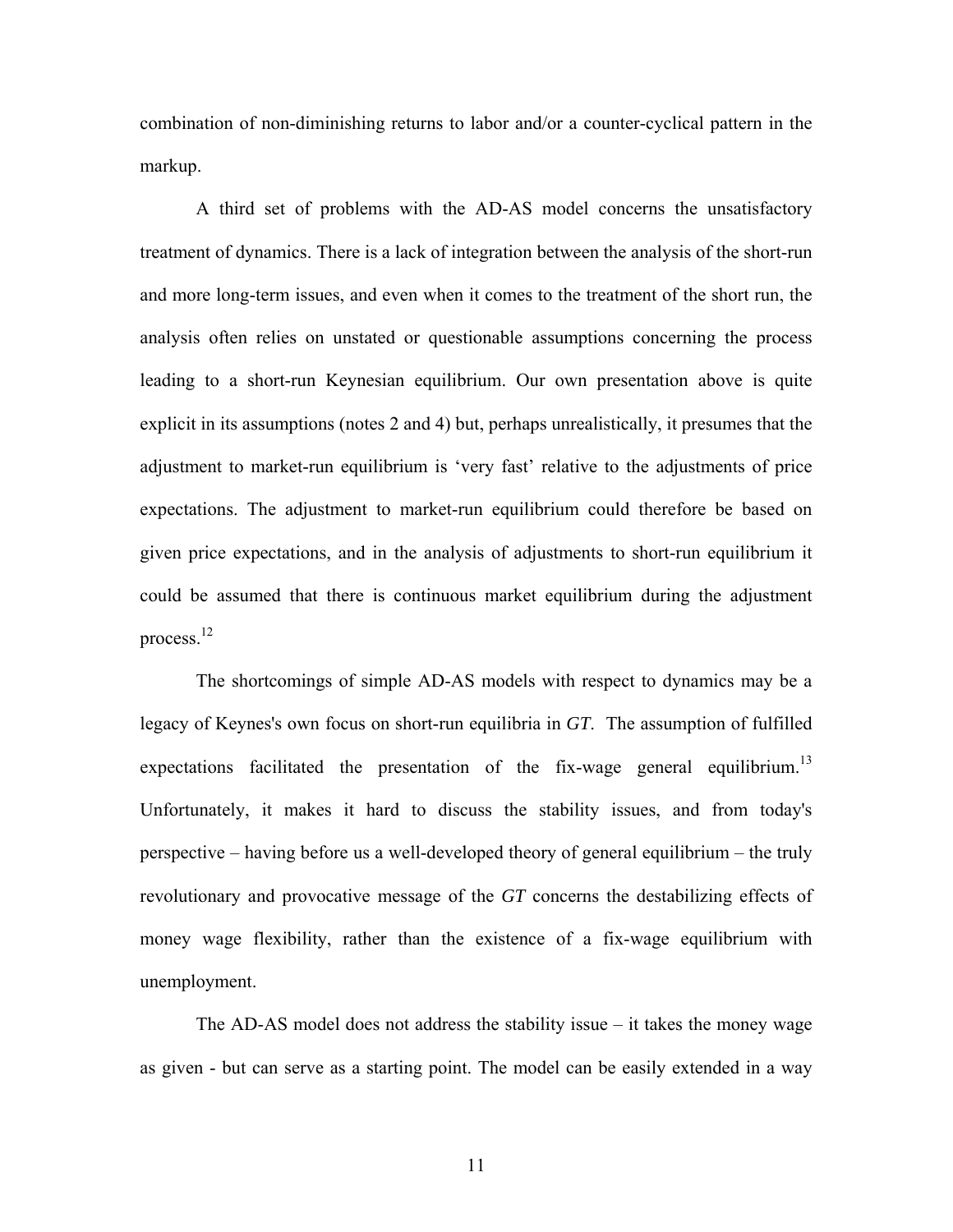which makes it have the implications presented in the typical textbook: (i) that unemployment can exist in the model because the money wage is exogenously fixed; (ii) that if one allows the money wage to fall in response to the existence of unemployment, the AS curve, given by  $P = F'(F^{-1}(Y))/W$  is shifted downwards; and that (iii) this leads to an expansion of output and employment along the negatively-sloped AD curve and moves the economy to the 'natural rate of unemployment' (corresponding to the absence of Keynesian involuntary unemployment). The mechanism behind this adjustment is the 'Keynes effect' by which a reduction in wage and price increases the real supply of money, lowers the interest rate, and increases investment and aggregate demand. This effect can be supplemented by the real balance effect by which the rise in real balances directly stimulates the aggregate demand for goods.

This standard analysis is at odds with Keynes's own argument in *GT* where, in chapter 19, he insisted that involuntary unemployment would not be eliminated by increased wage flexibility. Falling money wages will influence the economy in a number of ways but, on balance, are unlikely to stimulate output.<sup>14</sup> Keynes's analysis of the effects of changes in money wages may have been sketchy, but the logic behind potential instability is impeccable. The real balance effect was overlooked by Keynes, but has been found to be empirically insignificant, and the expansionary effects of a decline in money wages due to the Keynes effect may be more than offset by the adverse influences of debt deflation, distributional shifts, and expectations of continuing reductions of wages and prices. 'Old Keynesians' have been aware of these stability problems (see Tobin, 1975), and post Keynesians have stressed additional problems arising from the role of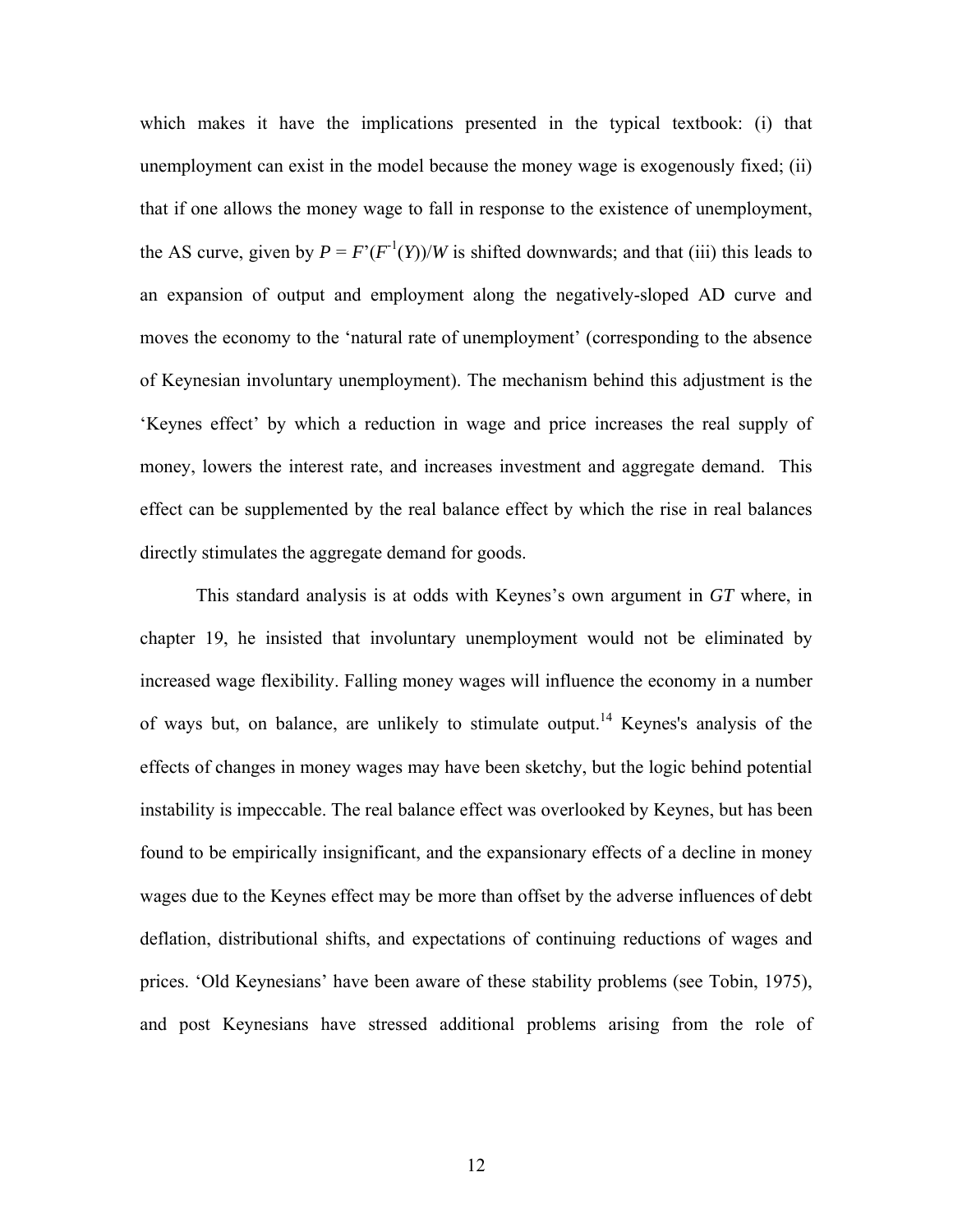uncertainty, the financial situation of firms and the effects of an endogenous money supply.

These complicating factors can be addressed by an informal discussion of the diverse effects of money wage changes, using the AD-AS model as the starting point. This is basically what Keynes did in chapter 19 of *GT.* The analysis and the destabilizing effects can be illustrated using the AD-AS diagram (see Dutt and Amadeo, 1990). For instance, debt deflation problems can make the AD curve upward-sloping and, in addition, money wage reductions can shift the AD curve to the left (because of a higher propensity to consume out of wage income than non-wage income), both of which prevent the economy from converging to the 'natural' level of output. The analysis can be made more precise by incorporating specific effects into more general Keynesian models in order to formally examine the stability question, as done by Chiarella and Flaschel (2000), among others. Their analysis demonstrates that the Keynesian models can generate very complex dynamics and that local instability is a likely outcome for plausible specifications.

### 4. The New Keynesian detour

The New Keynesian approach can be characterized as one which attempts to derive Keynesian conclusions with respect to the existence of unemployment equilibrium and/or the effectiveness of aggregate demand policy, while using a standard neoclassical methodology.

Unemployment equilibrium can be explained in terms of the optimizing behavior of agents in models that depart from Walrasian perfect competition by introducing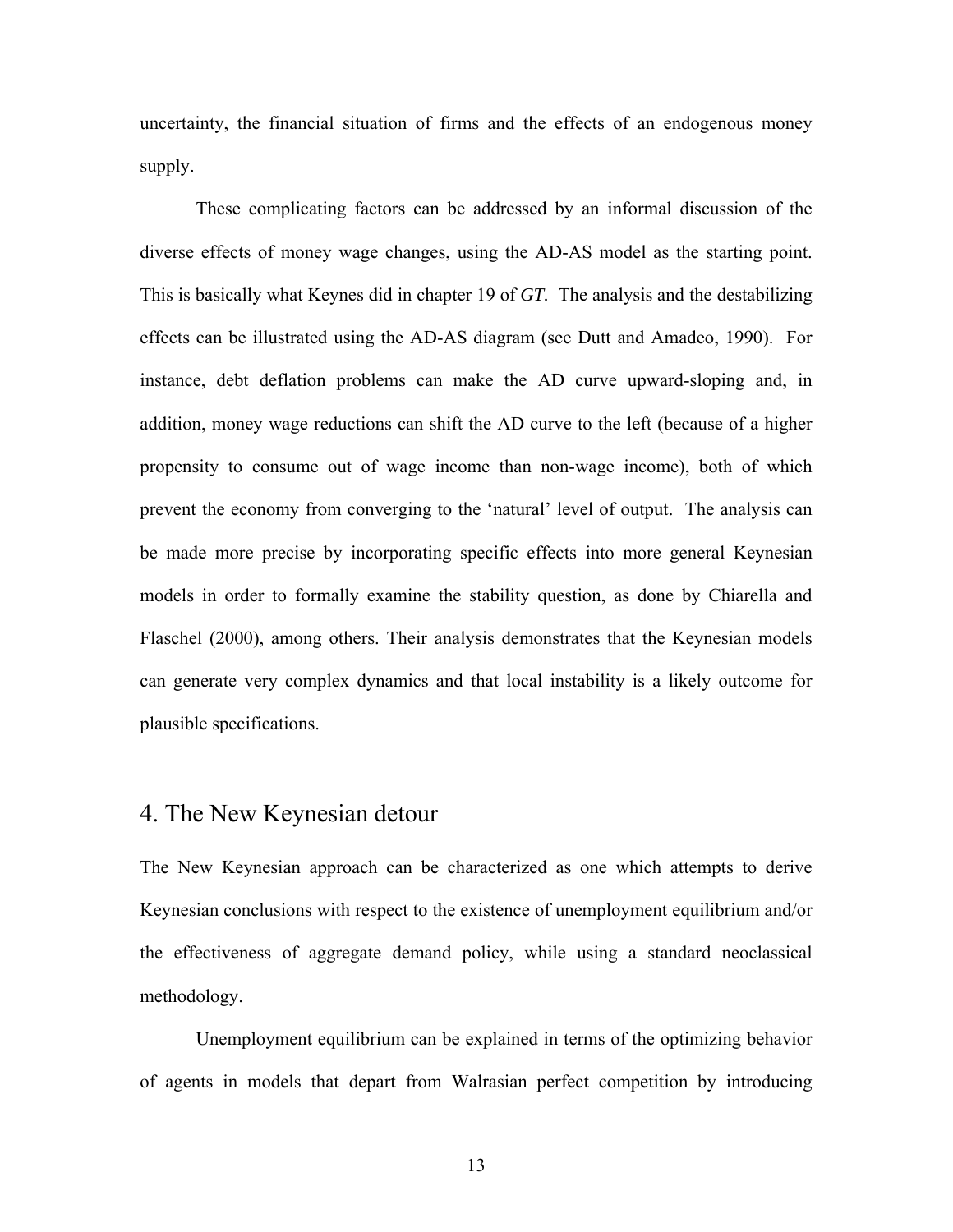perceived demand curves for imperfectly competitive firms, asymmetric information, efficiency wages, credit rationing, and the like.<sup>15</sup> Some of these models are very insightful, but they largely fail to address the issue of involuntary unemployment in Keynes's sense. Keynes explicitly defined 'voluntary unemployment' to include all frictional and structural unemployment, that is, to include unemployment caused by minimum wage legislation and excessive union wage demands, for instance. By extension, Keynes's notion of voluntary unemployment also includes structural unemployment generated by the various departures from perfect competition that have been invoked by NK. Structural unemployment of this kind may be theoretical interesting and empirically significant, but it is not the kind of unemployment addressed by Keynes. His involuntary unemployment is defined in terms of inadequate aggregate demand and the failure of the market mechanism to ensure the adjustment of aggregate demand to the level of aggregate supply associated with a structurally determined (minimum) rate of unemployment. It is the deviation from a structural unemployment rate that makes demand policy desirable.

In NK models the effectiveness of aggregate demand policy is confined to the short run and derives from nominal wage and price rigidities. Some of the early NK models were of the spanner-in-the-works variety which merely introduced nominal wage and price rigidities into new classical or RBC models with rational expectations. But the NK methodology requires that such rigidities be based on optimizing behavior: "rather than postulating that prices and wages respond mechanically to some measure of market disequilibrium, they are set optimally, that is, so as to best serve the interests of the parties assumed to set them, according to the information available at the time"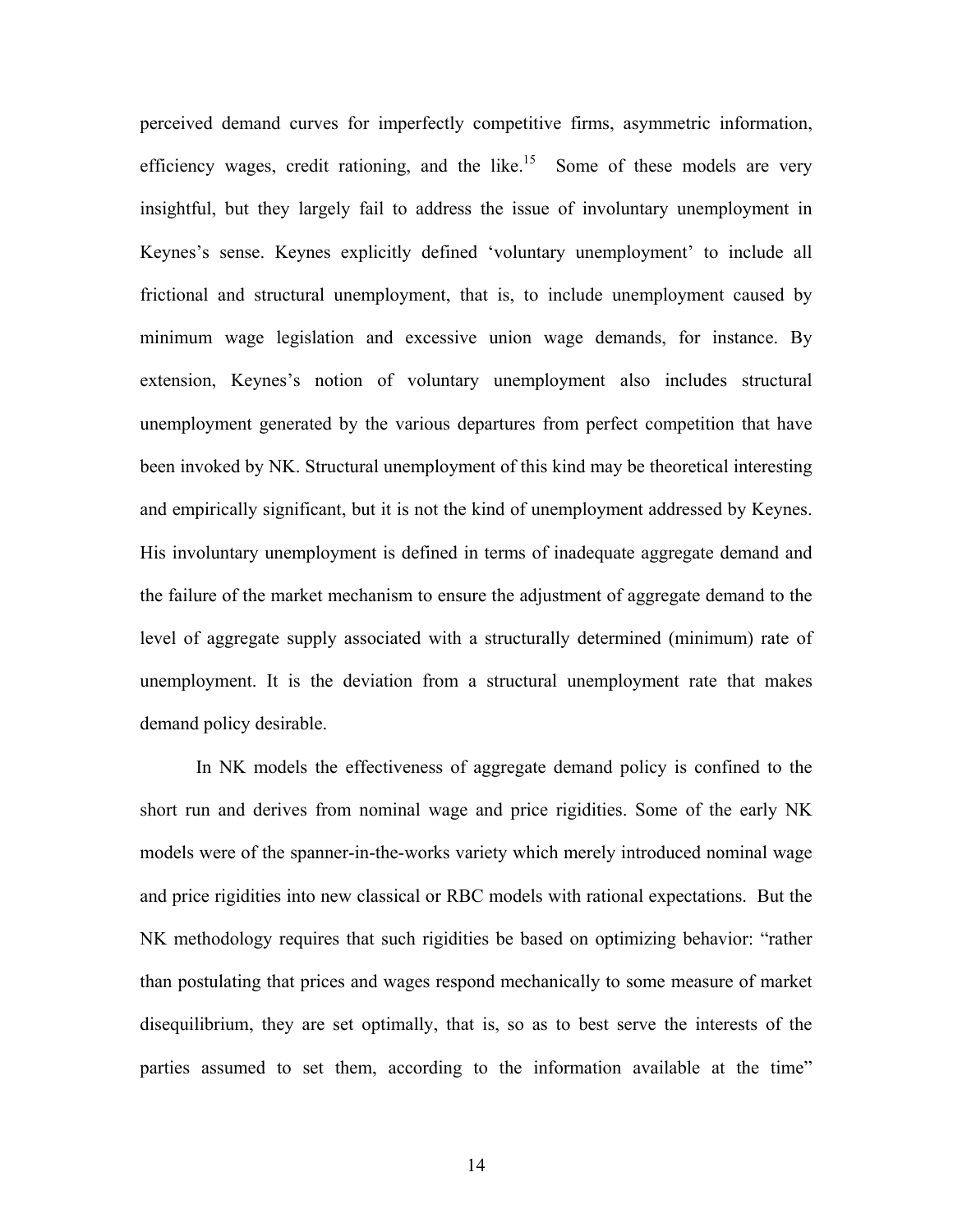(Woodford 2003, p.7). Thus, prices and wages are set in a forward-looking manner, expectations are assumed to be rational, and preferences are regarded as structural and invariant to changes in policy.

Our comments on the NK approach focus on two issues: the obsession with microeconomic foundations based on explicit optimization, and the treatment of stability issues. The two issues are related since the obsession with optimization stands in the way of serious stability analysis.

#### 4.1 Optimization

Optimization, in our view, can sometimes be very useful as a simple way of describing goal-oriented behavior (indeed, both our simple AD-AS model and Keynes's own analysis included the assumption of profit maximizing firms). But insisting on optimization can also result in problems. The problems with the optimization approach are largely well-known and a brief summary of some of the main points will suffice.

The cognitive limitations and bounded rationality of all real-world decision makers have been stressed by many authors, most notably perhaps by Simon, and a more recent literature has documented the existence of systematic departures from optimizing behavior (see Kahneman, 2000, and Camerer et al., 2004). From this perspective the NK demand for optimizing microeconomic foundations is remarkable primarily because of the highly restrictive form that it takes.<sup>16</sup>

Aggregation represents another problem for the optimizing approach. To obtain definite results, any theory of the economy as a whole has to engage in aggregation. Thus, there can be no attempt at full disaggregation in the agent space, as in Arrow-Debreu models of general equilibrium, and it is well-known that even if all individual

15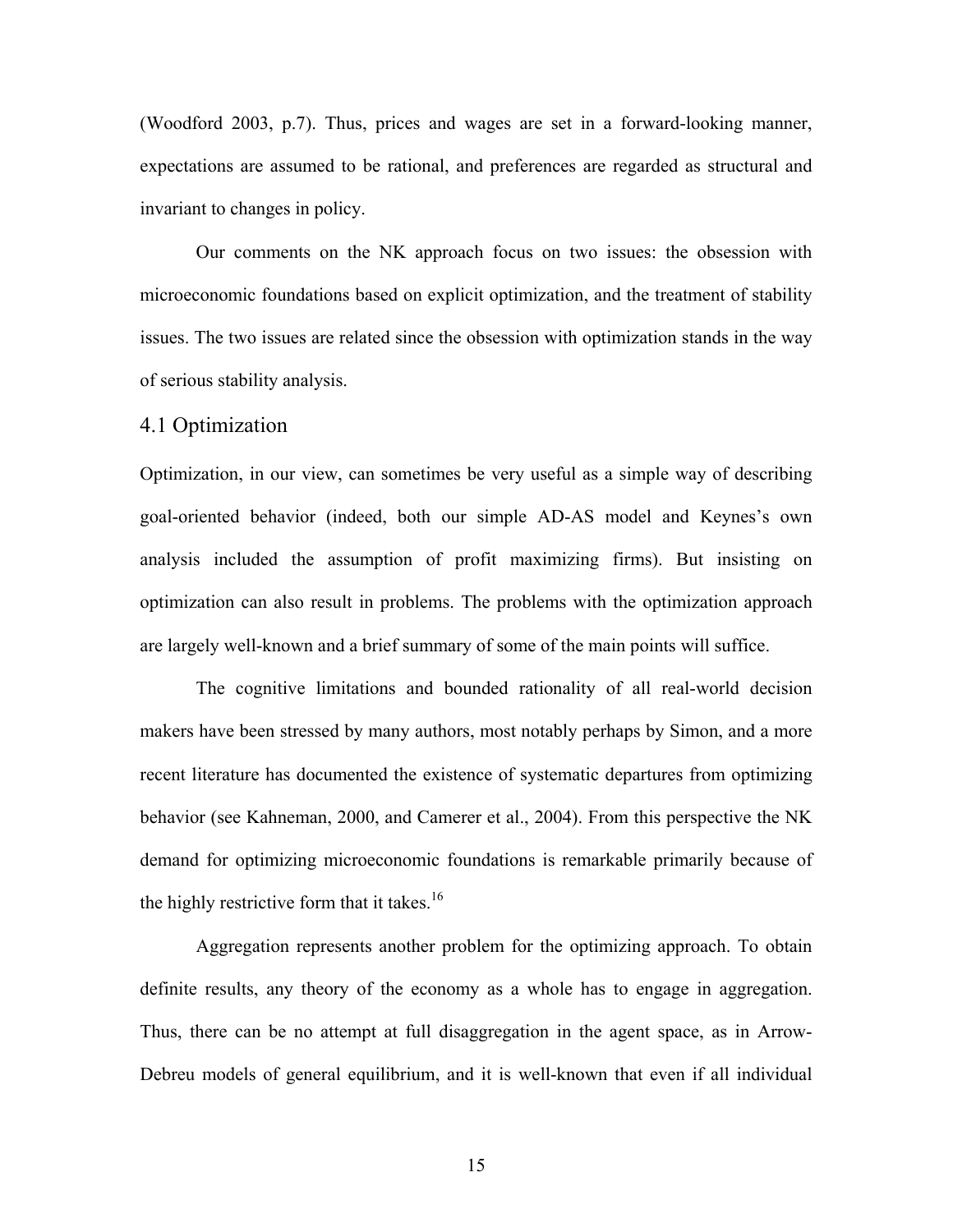agents were fully rational and maximized well-behaved utility functions subject to standard constraints, the aggregate variables do not behave as if determined by an optimizing representative agent (see, for instance, Kirman, 1992). Aggregation problems therefore imply that the use of an optimizing representative agent in NK models has little to recommend itself.

The existence of social norms and conventions provides a further reason to eschew the mechanical application of optimization methods based on exogenously given and constant preferences. The role of relative wages and norms of fairness in Keynes's *GT* analysis of wage formation presents an example of this perspective. The existence of norms and conventions may be a source of 'conditional stability' in Keynesian models of uncertainty (Crotty, 1994) but norms and conventions also change over time, both endogenously and as a result of exogenous shocks. We shall return to these issues in section 5 below.

A more subtle danger of the optimization approach is that it may predispose the analysis to slide from individual 'rationality' to systemic 'rationality'. Some economists may view optimization is simply an organizing principle (see note 16), but countless examples suggest that an optimization approach may generate (sometimes unconsciously) a slippery slope in which individual optimization eventually leads to social optimality. Sargent (1993), for instance, is able to assume bounded rationality and yet produce, eventually, his unique, new classical equilibrium. As a second example, many of the problems caused by efficiency wage considerations can be 'solved' when credit markets function efficiently (again, with clever institutions). A history of how a focus on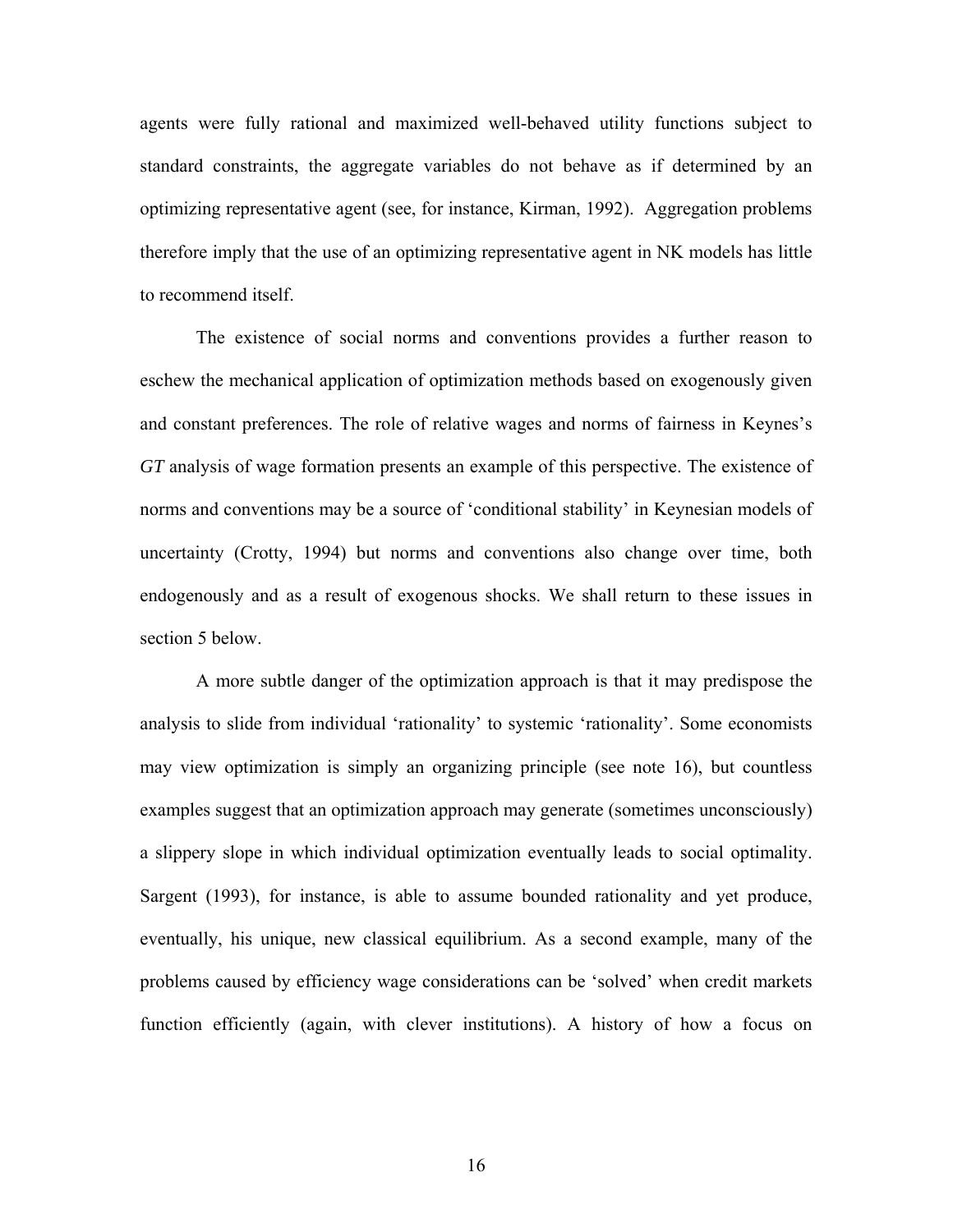individual optimization in neoclassical economics inexorably, albeit tortuously, has led to presumptions of social optimality awaits an author, if one does not exist already.

A serious problem, finally, arises from the bounded rationality of the theorist. Carrying the straightjacket of optimization – especially in its dynamic versions – reduces the ability of the theory to incorporate many important aspects of reality in a tractable manner, and therefore encourages the theorist to ignore them. One may insist on treating all agents in a model as fully optimizing, but there is a cost to meeting this demand. Simplifications then need to be made in other areas in order to keep the model tractable; the number of distinct agents, for instance, may have to be kept very small and the nature of the interaction between the agents very simple.

All useful models, of course, represent drastically stylized pictures of a complex reality. The art of model building consists in choosing appropriate simplifying assumptions, and in our view the insistence on fully optimizing behavior represents a suboptimal 'corner solution' to the modeling problem: the gains from explicit optimization are often minimal and the costs of the required simplifications in other areas high. Thus, over the last 30 years macroeconomists have struggled to solve problems of intertemporal optimization. These optimization problems grossly simplify real-world decision problems, and the astounding implicit presumption has been that agents in the real world solve (or act as if they had solved) these much more complex problems. The neglect of aggregation problem and the use of representative agents in models that purport to provide microeconomic foundations only serve to make the picture even more bizarre. In fact, the contemporary approach with its sophisticated and perfectly rational representative agents would seem to embody a good example of how not to use

17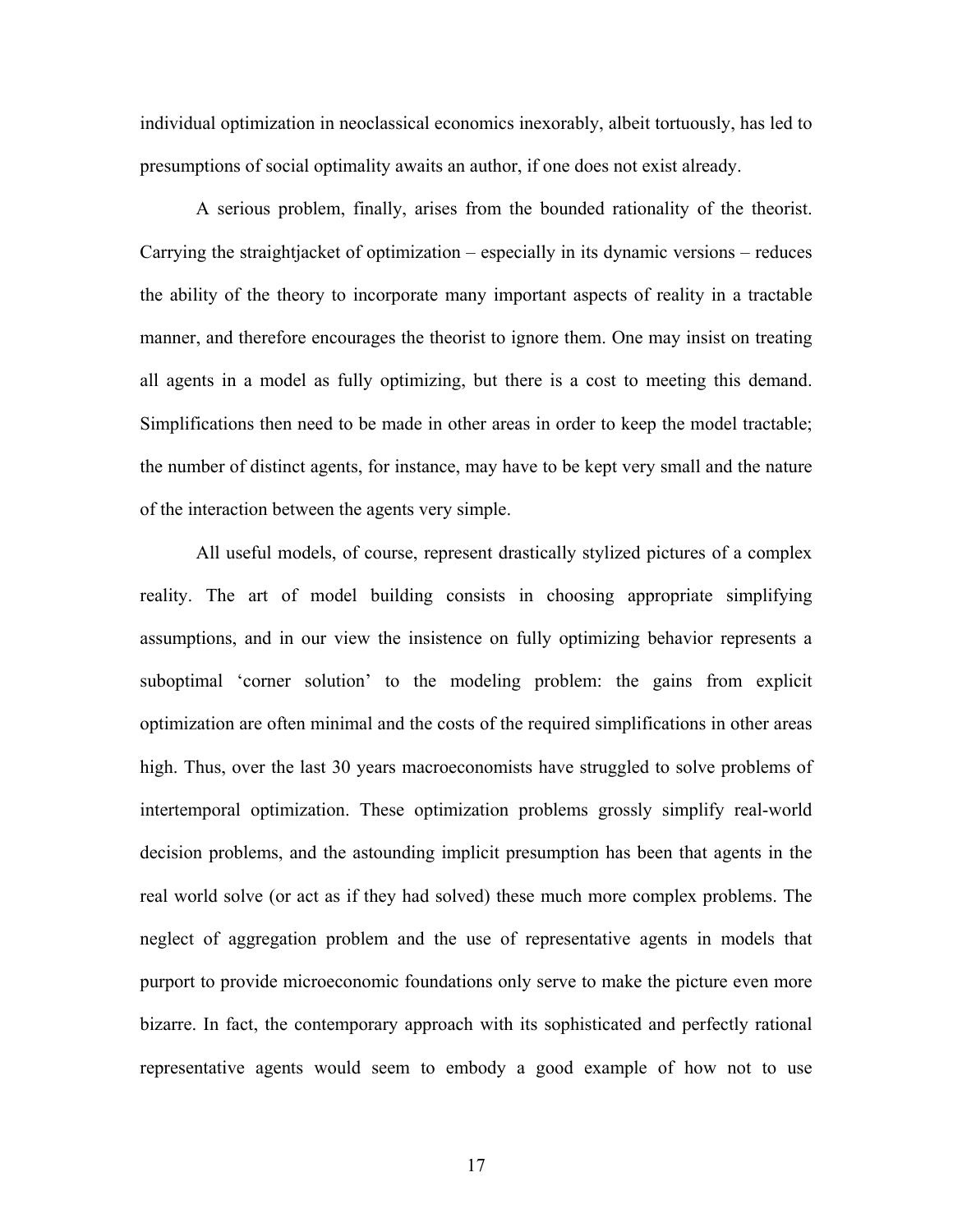mathematics: mathematical models arguably are useful primarily because they allow a clear analysis of complex interactions between agents, each of whom may follow relatively simple (but possibly changing) behavioral rules.

#### 4.2 Stability and rational expectations

NK models may include non-clearing labor markets and allow for real effects of aggregate demand policy. But it is assumed that, in the absence of shocks, the economy converges to an equilibrium position, and cyclical fluctuations are generated by introducing stochastic shocks into models with a stable equilibrium solution. If only prices and wages were flexible, there would be no Keynesian problems of effective demand.

The stability concerns that were at the centre of Keynes's message have been largely forgotten.<sup>17</sup> Is there a NK answer to these stability concerns? Not really. Stability is simply assumed in NK models. The models typically involve saddlepoints and jump variables, and the presumption of stability is used to pin down the outcome in the short run. Agents have rational expectations, and the jump variables seek out the stable saddlepath. Thus, to the extent that there is an answer, it comes from the NK focus on microfoundations and rational expectations, and from the implicit rejection of the old Keynesian analysis because of its alleged deficiencies in these areas.

Rational expectations have been used before Muth and Lucas, although without using that name. Keynes's own *GT* approach of assuming that short-period expectations are fulfilled is an example of rational expectations in the sense of perfect foresight, and Harrod's (1939) warranted growth path also represents a rational expectations path. But the extension of rational expectations to all models - and not just steady growth paths or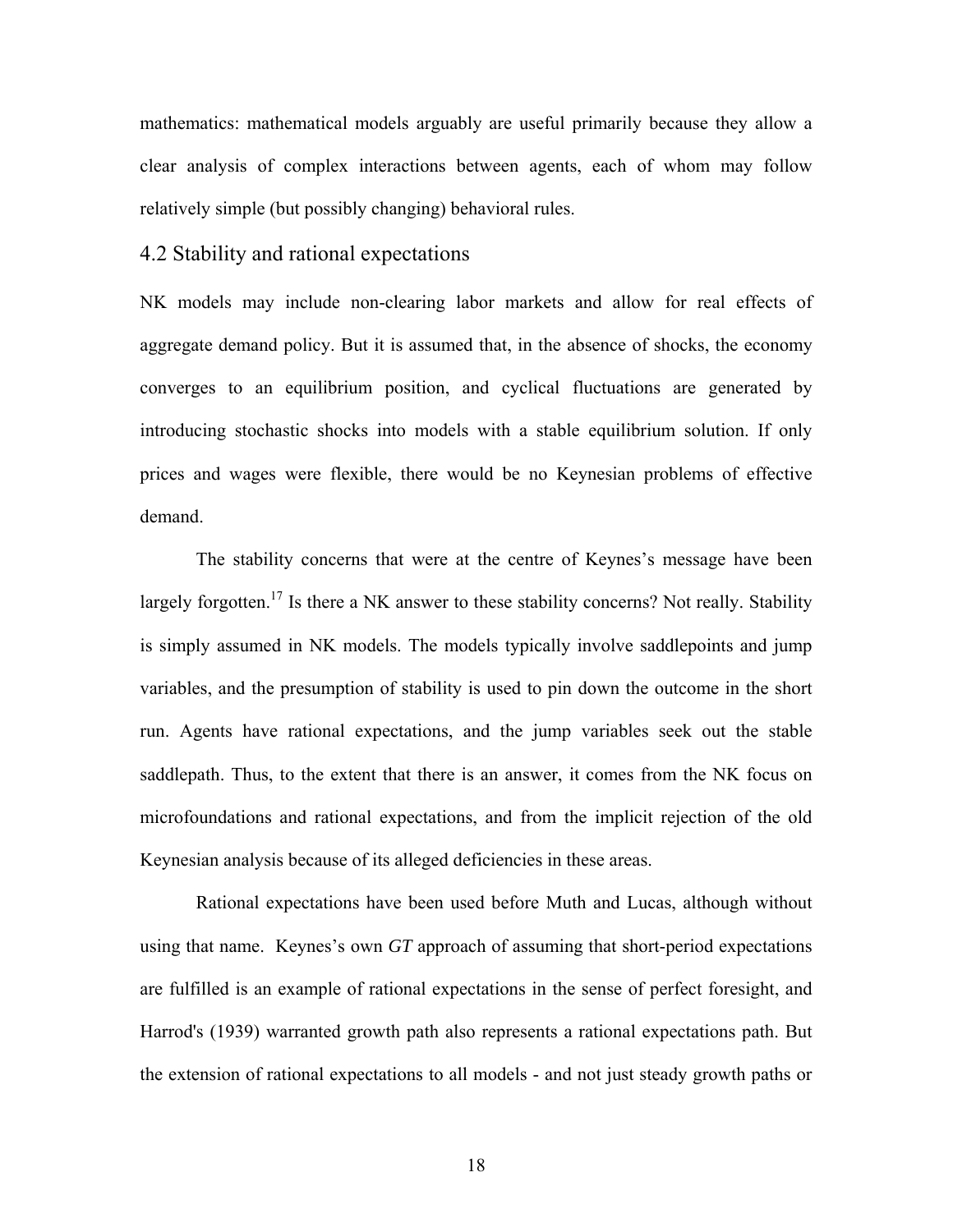Robinsonian mythical ages - lacks both theoretical and empirical foundations. We confine our attention to a few observations about theory.

The theoretical argument relies on the claim that the systematic deviations characterizing other specifications would lead to changes in expectation formation. This claim has some force and, indeed, changing expectations may be an important source of instability (as suggested by the role of 'animal spirits' in Keynesian analyses). But the claim this does not justify a focus on rational expectations. It has been notoriously difficult to get convergence to rational expectations even in simple models of rational learning, and the real-world learning process takes place within a complex overall environment and one that is subject to constant and profound technical and institutional change (Frydman and Phelps, 1983). These changes in the environment may lead to shifts in expectations; indeed, some institutional or structural change is often invoked to justify expectations that would otherwise seem unreasonable, viz. the appeal to a 'new economy' during the stock market boom of the 1990s. However, structural and institutional changes of this kind count against rational expectations since the learning processes underlying the claims in favor of rational expectations fare better in a stable environment.<sup>[18](#page-37-17)</sup>

It should be noted, finally, that a dismissal of stability concerns cannot be justified by reference to Walrasian general equilibrium theory. In fact, the realization that stability had not and probably could not be established under reasonable assumptions may have been a critical factor behind the virtual abandonment in microeconomics of all research on Walrasian general equilibrium theory (Kirman, 1989, Katzner 2004).<sup>19</sup>

The use of individual optimization therefore does not imply that one can ignore stability issues, and in fact not all contributions that can be called NK have ignored these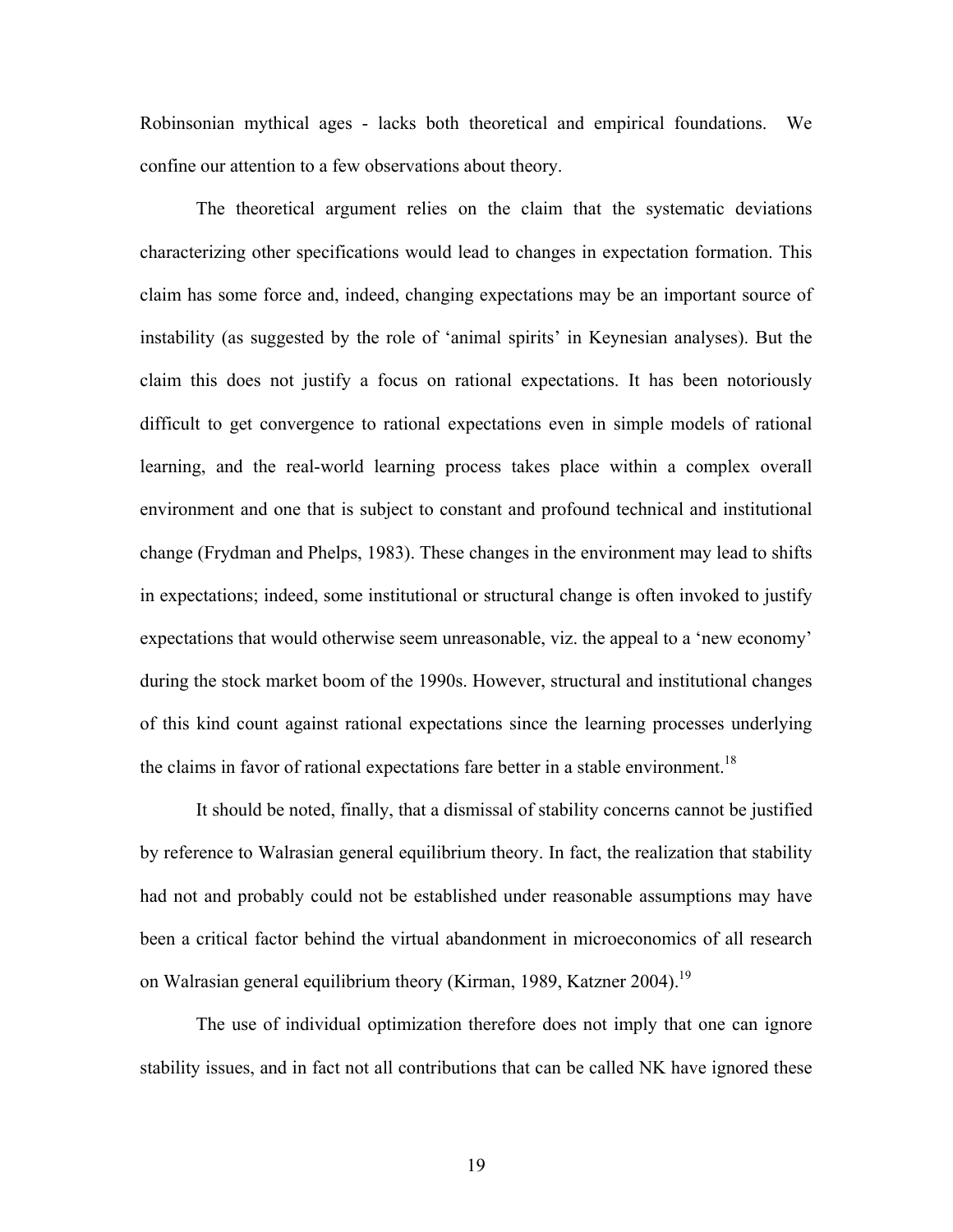issues. A notable exception is the work of Hahn and Solow (1995), who develop an overlapping-generations model and introduce real money balances using a variant of the Clower constraint to show that wage-price flexibility can result in macroeconomic instability. They also show that wage and price sluggishness as explained by standard NK techniques can be stabilizing but also prevent the economy from attaining full employment. However, unlike many of the other elegant theoretical contributions of these authors, the model becomes extremely unwieldy, primarily due to its optimizing assumptions (despite the artificial way money is introduced) and they have to resort to simulation techniques to examine the behavior of the economy.

#### 5. Post Keynesian, structuralist and neo-Marxian alternatives

The AD-AS tradition – including the recent work on 'integrated Keynesian disequilibrium dynamics' by Chiarella and Flaschel and their associates – rightly stresses the need to consider dynamic interactions across markets, and it is justifiably critical of optimization methodology. But theories in the AD-AS tradition need to be developed not just in terms of more advanced mathematical analysis of the dynamic interactions but also in terms of a renewed attention to the behavioral assumptions and their implications for the specification of the various equations.

The behavioral foundations, of course, have not been neglected in the Keynesian literature, as is evident from even a cursory look at Keynes's own analysis or the efforts of many old Keynesians. Nonetheless, some of the presumptions of the AD-AS tradition seem questionable from a heterodox perspective. A post Keynesian approach questions the limited role of aggregate demand in determining medium- and long-run growth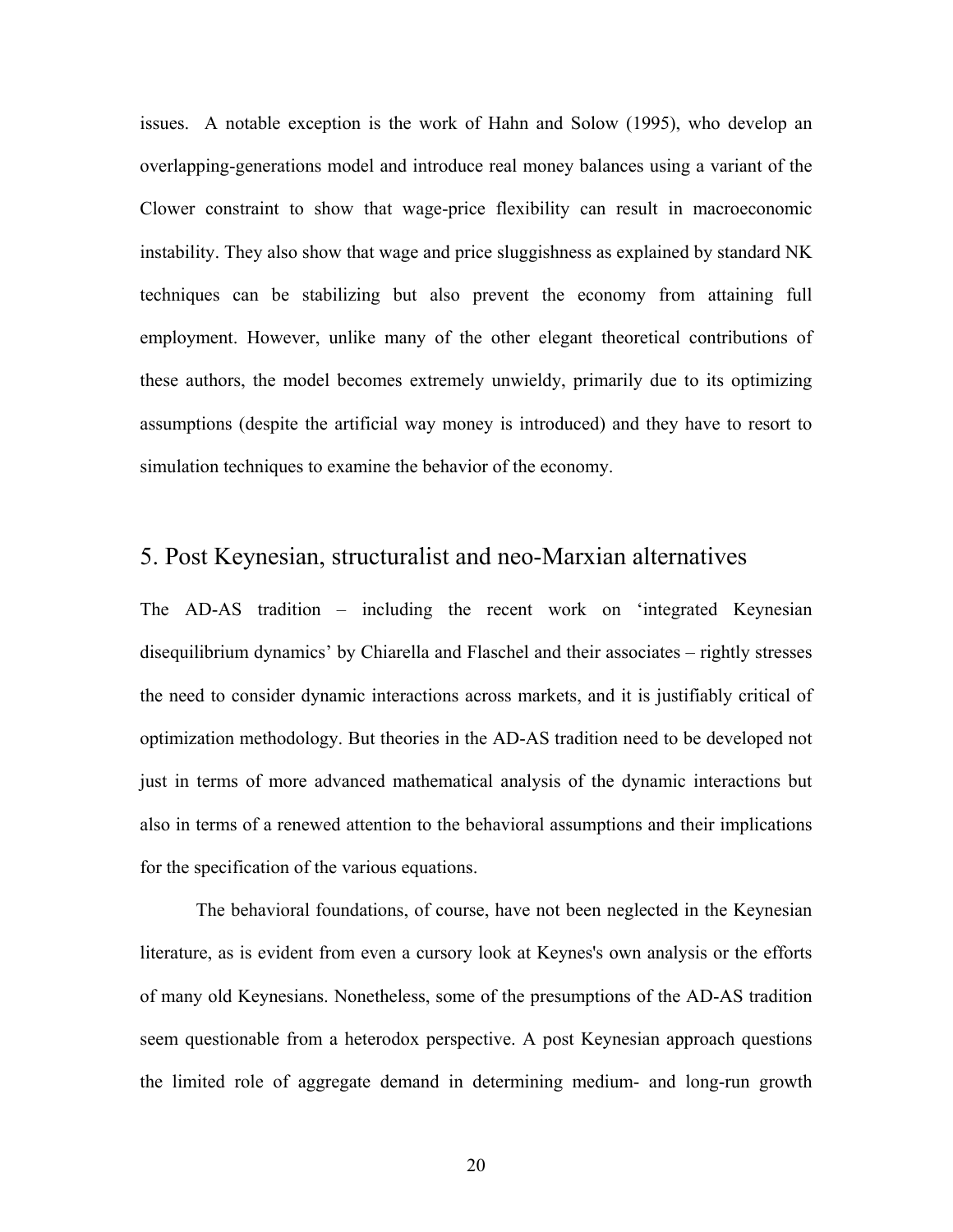patterns in AD-AS models; a neo-Marxian approach suggests a greater focus on income distribution and its interaction with the rate of accumulation and the movements in the 'reserve army of labor'; a structuralist approach (see Taylor, 1991, 2004) emphasizes the need to examine how the structural and institutional characteristics of economies determine their dynamics.

It is beyond the scope of this paper to discuss the behavioral alternatives in any detail. We shall confine ourselves to a couple of examples of what we have in mind. The examples concern assumptions that affect the role of aggregate demand in the medium and long run, and we shall focus on medium- and long-run steady states rather than the stability of these steady states.

#### 5.1 The medium run: Fairness and the 'natural rate of unemployment'

The existence of a 'natural rate of unemployment' has been a mainstay of NK models, and the extensions of the AD-AS models by Chiarella and Flaschel (2000) share this feature; the natural rate of unemployment may not be asymptotically stable in their models, but cycles take place around a structurally determined long-run equilibrium (except for a brief sketch in their final chapter on the "road ahead"). The existence of a natural rate of unemployment implies that aggregate demand plays (almost) no role in the determination of the trend of output and the average long-run value of the unemployment rate. We find this aspect of the models questionable, both empirically and theoretically.

Money wages may be sticky partly because workers care about relative wages (as suggested by Keynes). This argument implies a rejection of a traditional view of preferences as defined over the agent's own consumption. Instead, a notion of fairness becomes central, and the behavioral literature has provided strong support for the role of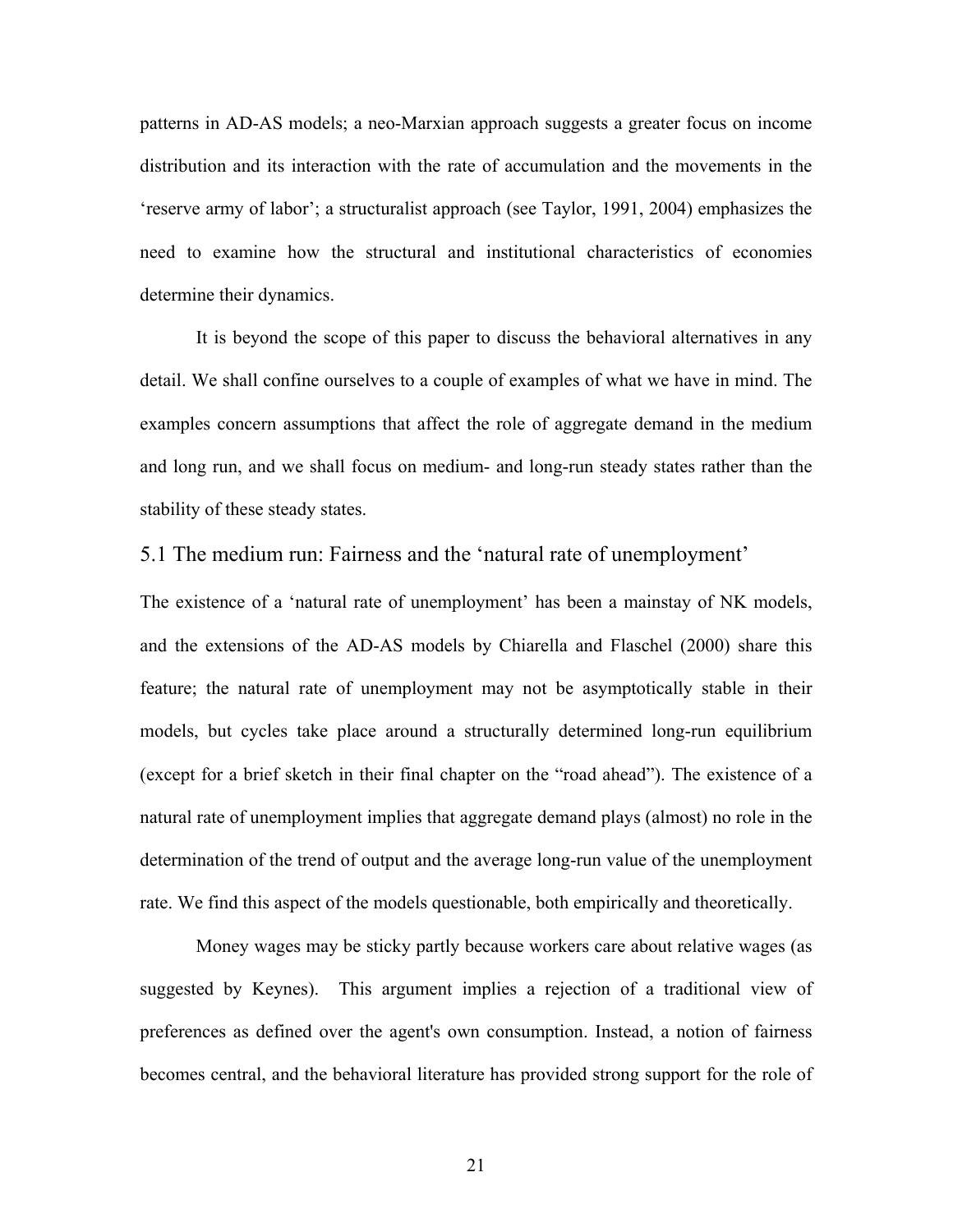'fairness' in wage formation (see, for instance, Bewley, 1998, Fehr and Gächter, 2000, Akerlof and Yellen, 1990). The literature also shows that changes in nominal wages are relevant for the perceived fairness of the wage offer. The relevance of nominal changes implies a kind of 'money illusion'. As a result, there is no natural rate of unemployment. Instead, a downward sloping Phillips curve emerges, and demand policies may affect real output and employment in the medium and long run (Shafir et al., 1997, Akerlof et al., 1996).

A more radical conclusion can be obtained if it is recognized that norms of fairness may change over time and that the prevailing wage norms are strongly influenced by the actual wage patterns in the past. Thus, according to Kahneman et al. (1986, p. 730-1) notions of fairness tend to adjust gradually to actual outcomes: $^{20}$ 

the reference transaction provides a basis for fairness judgments because it is normal, not because it is just. Psychological studies of adaptation suggest that any stable state of affairs tends to become accepted eventually, at least in the sense that alternatives to it no longer readily come to mind. Terms of exchange that are initially seen as unfair may in time acquire the status of reference transaction. Thus, the gap between the behavior that people consider fair and the behavior that they expect in the market-place tends to be rather small.

Skott (1999, 2005) shows that this conventional aspect of wage norms may lead to employment hysteresis, even in models that exclude money illusion of any kind.<sup>21</sup> If inflationary expectations are formed adaptively and adjustments in wage norms take a simple linear form, the models generate a downward-sloping Phillips curve. In general, however, aggregate demand policy will affect output in the medium run, but there will be no well-behaved Phillips relation, vertical or downward–sloping, between employment and the inflation rate.

These examples illustrate how lessons from behavioral economics may cast doubt on the natural rate hypothesis.<sup>22</sup> Theoretical doubts might not carry a lot of weight if the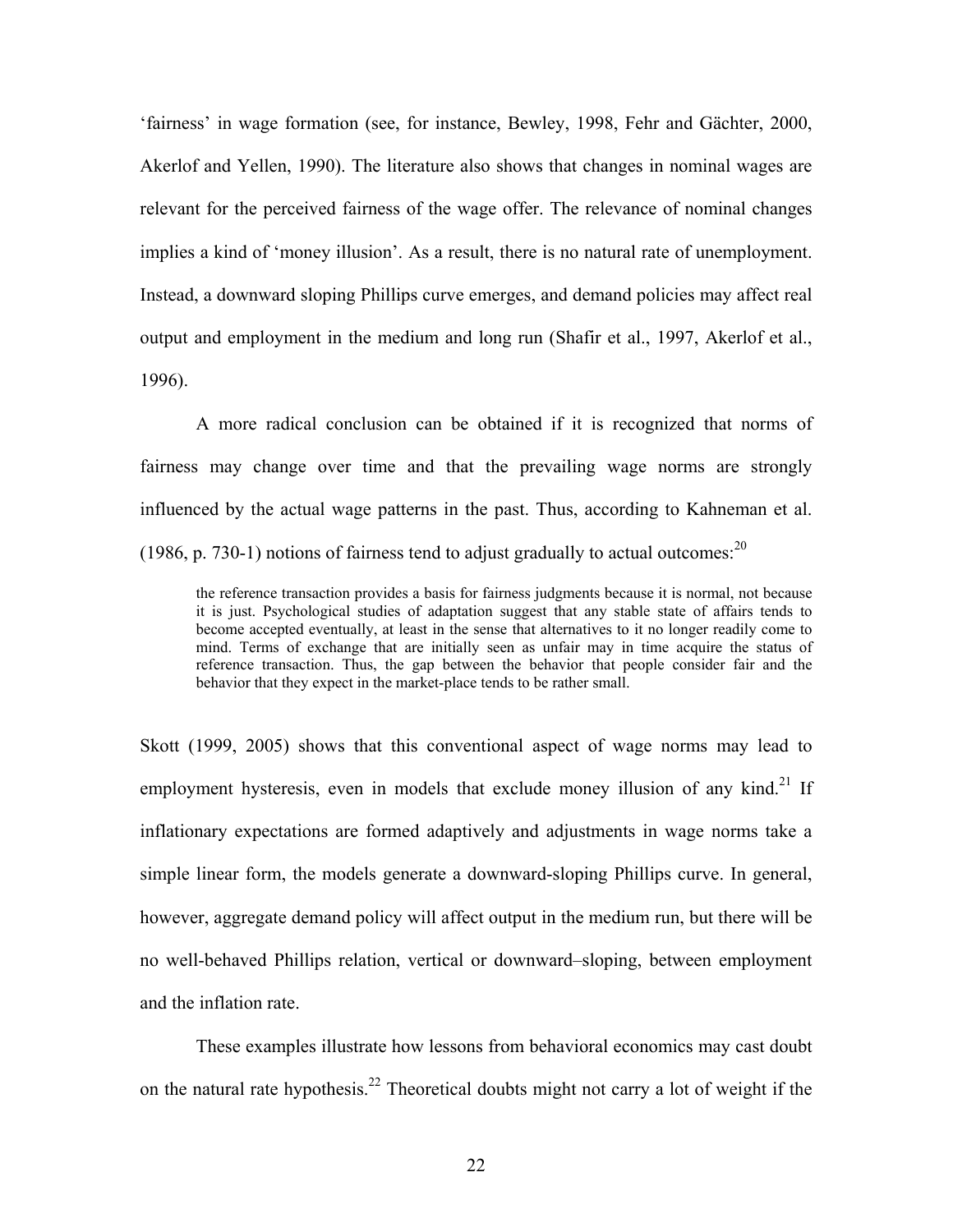empirical evidence was overwhelming, but this is not the case. Even strong supporters of the framework concede that the applicability of the theory may be limited. Thus, Gordon  $(1997, p. 28)$  concludes that

Within the postwar experience of the United States, the modest fluctuations in the NAIRU seem plausible in magnitude and timing. When applied to Europe or to the United States in the Great Depression, however, fluctuations in the NAIRU seem too large to be plausible and seem mainly to mimic movements in the actual unemployment rate.

From a Popperian perspective, Gordon's reading of the evidence must imply that the theory should be rejected.

5.2 The long run: Growth, accumulation and technological change

Models of the long run, which introduce capital accumulation, technological change and labor supply growth, are generally of two varieties.

By far the more popular one is the one in which aggregate demand disappears from the scene and aggregate supply determines growth. In fact, neoclassical growth theory following Solow (1956), and new growth theory, following Romer (1986) and others, abstracts entirely from the AD side, assuming perpetual full employment and investment being determined identically by saving. The debate between neoclassical and new growth theory revolves around whether or not the marginal product of the produced factor of production, capital, falls to zero as the capital-labor ratio rises indefinitely and, therefore, whether long-run growth is affected by the saving rate and other economic variables. The neglect of AD is usually not explicitly explained in these models, but it is implicitly assumed that wage and price flexibility will remove unemployment in the medium run or, failing that, that government aggregate demand policy will do the job. Thus, the long-run growth path is independent of AD factors.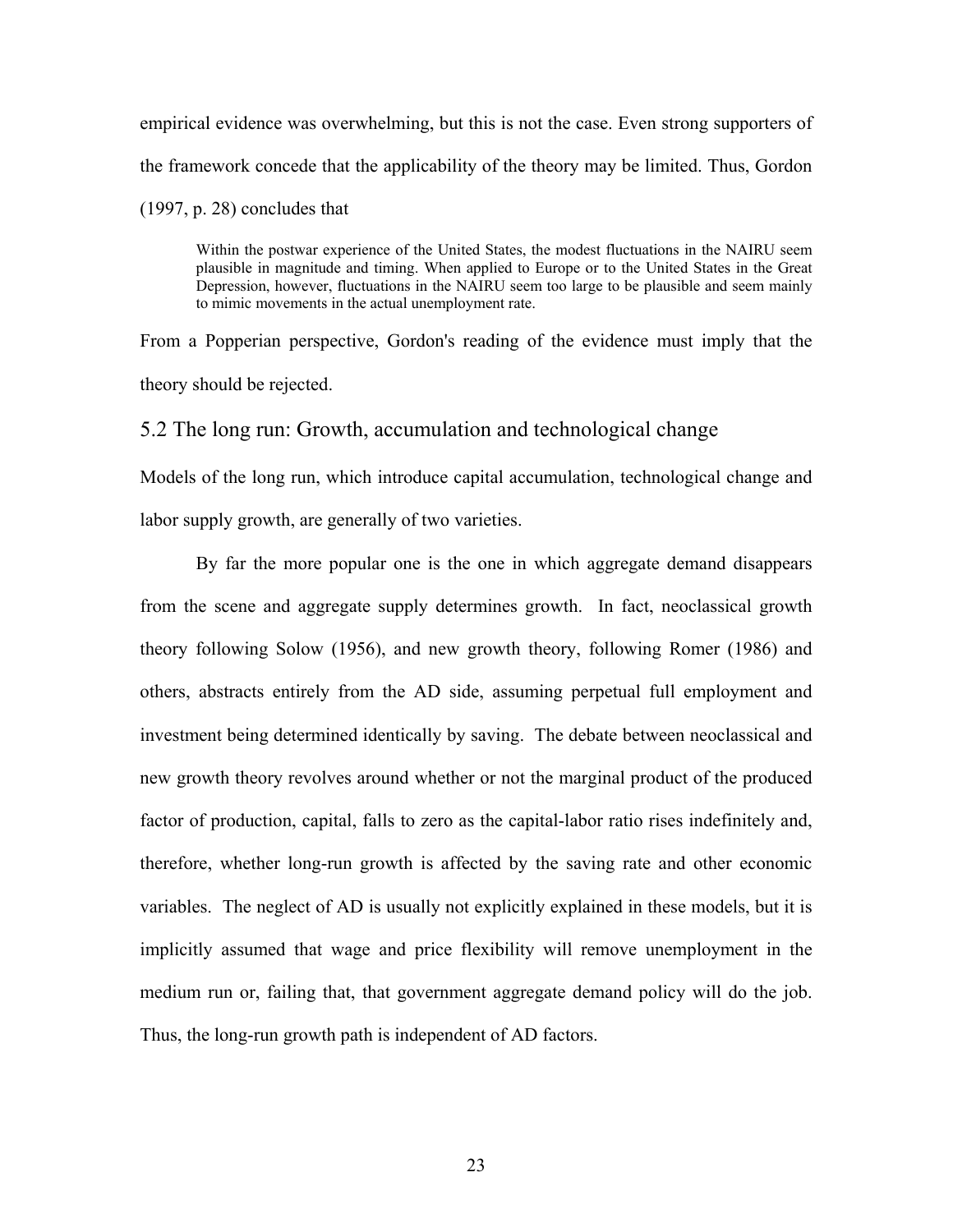A less popular variety, with roots in the Keynesian theories of Harrod (1939), Robinson (1962) and others, focuses on AD as determining growth. In these models growth is determined by the interaction between aggregate demand and supply factors (including, for instance, firms' pricing decisions). Some work in this tradition has included the labor market explicitly and linked the long-run rate of growth of output to the growth of the labor supply in efficiency units (see, for instance, Kaldor 1957, Skott 1989, Dutt 1992a). Most models, however, do not impose the requirement that the unemployment rate be constant in the long run but simply assume that the labor supply does not constrain the rate of growth (see Marglin, 1984, Dutt, 1984, Taylor, 1991). These models have many interesting implications, including the possibility that a more equal distribution of income can increase the rate of growth and that technological change can have immiserizing effects, and the assumption of no labor constraints can be defended by pointing to the existence of large amounts of hidden unemployment in the primary and tertiary sectors in most countries, developed as well as less developed, until some time in the post World War II period. For the more recent period, however, the hidden-unemployment argument may not be persuasive, at least for advanced industrial countries. Most of the OECD economies arguably have become 'mature' in Kaldor's (1966) sense: they certainly have unemployment, both open and disguised, but it would be misleading to treat the labor supply to the modern sector as perfectly elastic and to disregard the labor constraints on the long-run rate of growth. Even under conditions of maturity, however, the rate of growth may be influenced by aggregate demand.

As argued in section 5.1, the rate of employment can not be taken as independent of the demand side, even in the medium run, and this dependence of employment on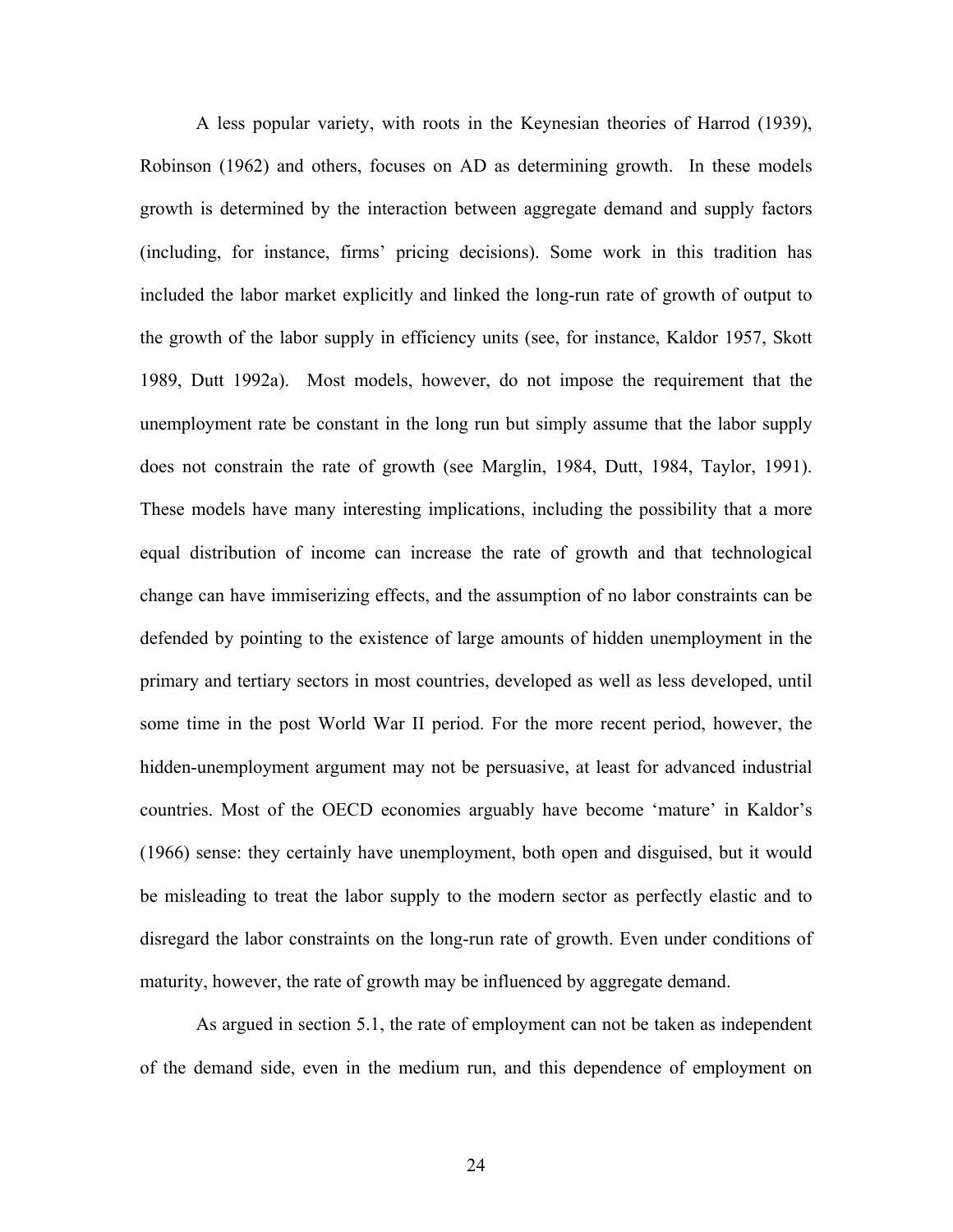aggregate demand opens up ways in which demand may also influence the rate of growth in the long run.

One channel runs through migration. Even if a country has exhausted its domestic reserves of hidden unemployment, the possibility of immigration provides an international reserve army and, immigration laws permitting, the growth rate of the country need not be limited by its labor supply. Immigration laws respond to economic conditions (as evidenced, for instance, by the change in attitudes of European countries between the 1960s and the more recent period), and the employment rate can therefore have a significant effect on the rate of growth of the labor force.<sup>23</sup>

Induced technical progress represents a second possible channel. Labor shortages provide an incentive for firms to seek out new labor saving techniques, and this technology channel suggests that the rate of growth of the labor supply in efficiency units may be positively related to the employment rate. Both the employment and technology channels imply that insofar as aggregate demand policy influences the rate of employment, it also affects the long-run rate of growth (Flaschel and Skott,  $2005$ ).<sup>[24](#page-37-23)</sup>

A more radical approach is pursued by Dutt (2005) who considers a range of models in which the rate of labor productivity growth responds to labor market conditions, with tight labor markets speeding up labor-saving technological change. One of the models makes the employment rate affect both changes in the 'autonomous' investment parameter (to capture the effects of unemployment and wage reductions on aggregate demand through the Keynes effect) and the rate of labor productivity growth. Since the same rate of employment makes investment and labor productivity growth stationary, the result is a zero root model in which a change in the level of autonomous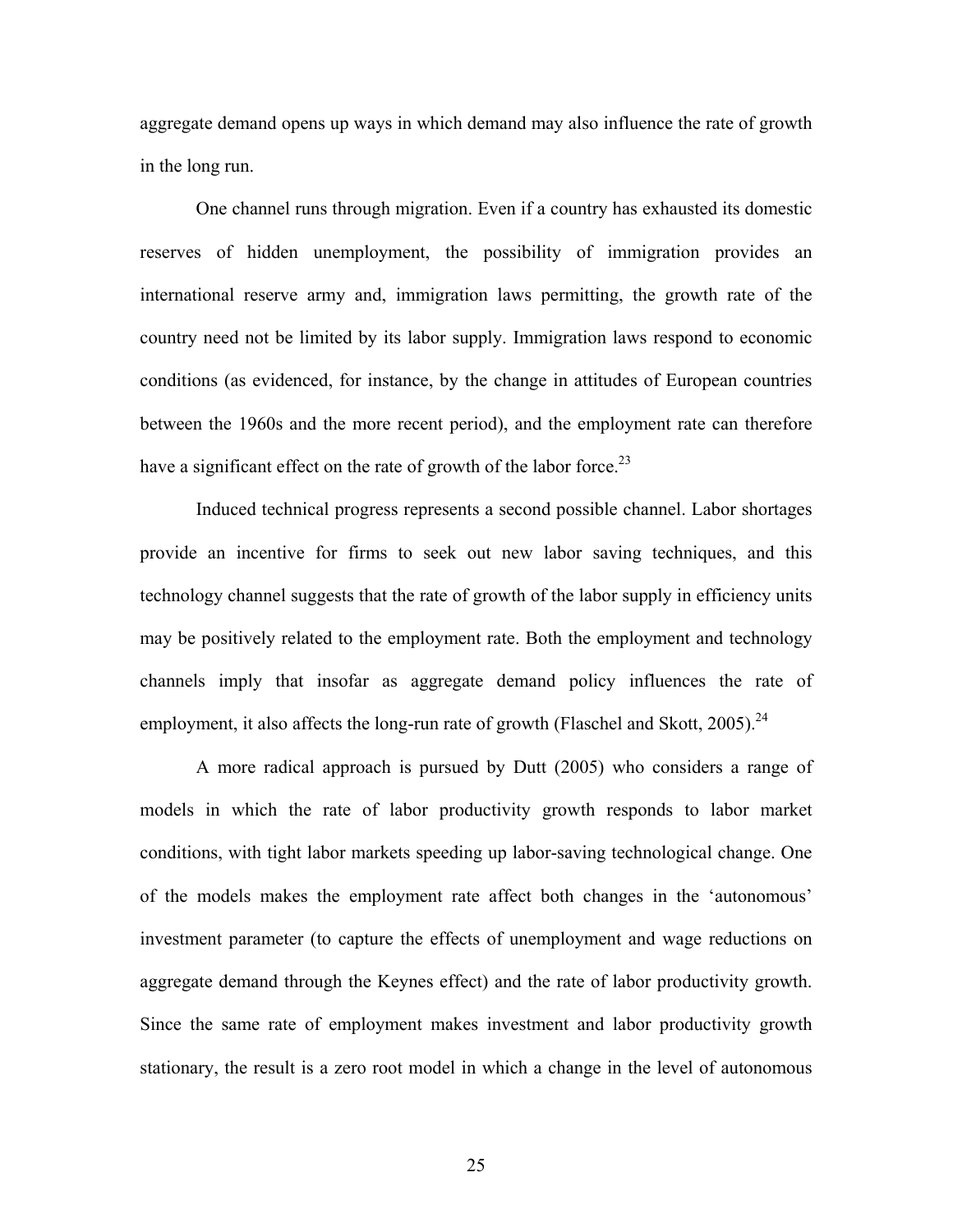demand (for instance, government expenditure) has a permanent effect on the long-run rate of growth. The economy converges to its long-run rate of growth, at which the economy grows with unemployment at its 'natural' rate, but the long-run rate of growth itself is affected by aggregate demand. AD and AS grow at the same rate, but the growth rate of the economy is not independent of factors determining AD.

# 6. Conclusion

We have argued in this paper that the older Keynesian tradition based on the aggregate demand-aggregate supply framework provides a more suitable and promising framework for building macroeconomics than the currently-dominant approach, including its New Keynesian variant. This is so for a number of reasons.

Contrary to what has been argued by a number of critics, first, the traditional aggregate demand-aggregate supply approach is internally consistent, at least in its Marshallian interpretation, as well as consistent with Keynes's own analysis.

Second, it has the strength of explicitly including the major markets and sectors of the economy and examining their interactions. In this sense it is a general, rather than a partial, theory. Walrasian general equilibrium theory may also be general in this sense, but is different in several ways, including the perspective on behavioral foundations.

Third, the aggregate demand-aggregate supply approach does not insist on optimizing microfoundations. The AD-AS model is not necessarily inconsistent with optimizing behavior, but the approach is eclectic. It starts with some basic and commonly-used accounting identities, adds rules of behavior of individuals or groups in specific institutional settings, and examines their consequences for the performance and

26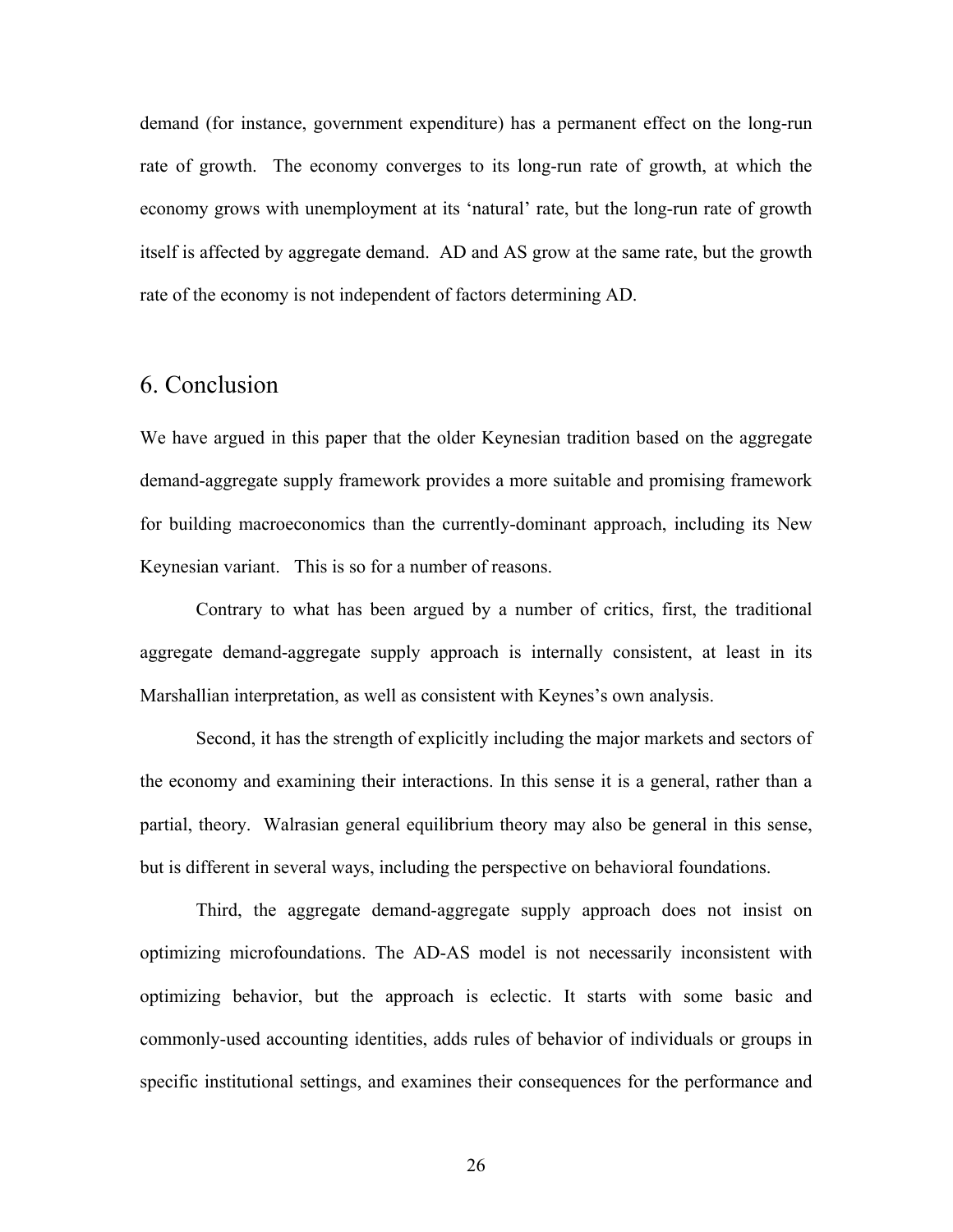evolution of the system. The theorist must be prepared to explain and defend the choice of behavioral rules, but an appeal to optimization is neither necessary nor sufficient for a successful defense. This eclecticism, we have argued, is a strength, and the New Keynesian methodological position is flawed. New Keynesian macroeconomics has produced interesting insights, but the insistence on optimizing microfoundations means that these insights have come at the cost of neglecting a variety of important issues, including the analysis of stability.

Fourth, it is true that a great deal of analysis using the aggregate demand– aggregate supply framework is mechanical and fails to capture important aspects of reality, and its extensions to medium- and long-run issues typically ignore the role of aggregate demand. However, unencumbered by the straightjacket of optimizing microfoundations, the approach provides a useful starting point for the analysis of dynamic macroeconomic interactions. In developing this analysis, the approach can draw on insights from the Post Keynesian, neo-Marxian and structuralist traditions, as well as from the burgeoning literature on behavioral economics.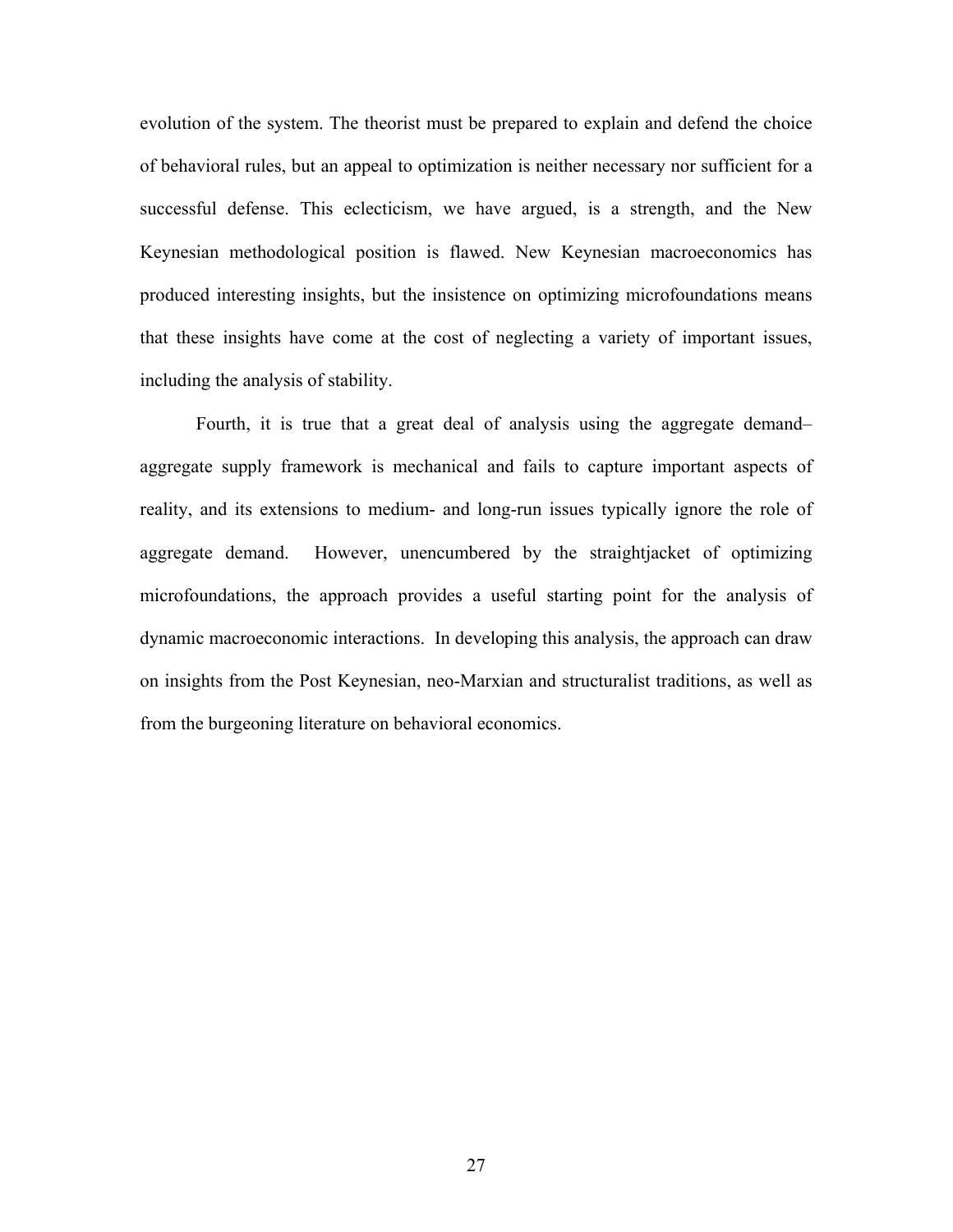#### **REFERENCES**

Akerlof, G.A. and Yellen, J.L. (1987). "Rational Models of Irrational Behavior", *American Economic Review*, May, 137-142.

Akerlof, G.A. and Yellen, J.L. (1990). "The Fair Wage-Effort Hypothesis and Unemployment", *Quarterly Journal of Economics* 105, 254-283.

Akerlof, G.A., Dickens, W.T. and Perry, G.L. (1996). "The Macroeconomics of Low Inflation", *Brookings Papers on Economic Activity*, 1-59.

Barro, R. J. (1994). "The Aggregate-Supply/Aggregate-Demand Model", *Eastern Economic Journal*, Winter, 1-6.

Bewley, T. (1998). "Why Not Cut Pay", *European Economic Review* 42, 459-490.

Bhaduri,A., Laski, K. and Riese, M. (1999). "Effective Demand versus Profit Maximization in Aggregate Demand/Supply Analysis from a Dynamic Perspective", *Banca Nazionale del Lavoro Quaterly Review*, 52 (210), 281-293.

Blanchard, O. (2000) "What Do We Know about Macroeconomics that Fisher and Wicksell Did Not?" *Quarterly Journal of Economics*, 115, 1375-1409.

Boland, L. A. (1981). "On the Futility of Criticizing the Neoclassical Maximization Hypothesis", *American Economic Review*, 71(5), December, 1031-36.

Camerer, C.F., Loewenstein, G. and Rabin, M. (2004). *Advances in Behavioral Economics*, Princeton: Princeton University Press.

Chiarella, C. and Flaschel, P. (2000) *The Dynamics of Keynesian Monetary Growth*. Cambridge: Cambridge University Press.

Clower, R. W. (1989). "Keynes's *General Theory*: The Marshallian connection", in D. A Walker, ed., *Perspectives on the History of Economic Thought, Vol II*, Aldershot: Edward Elgar.

Colander, D. (1995). "The Stories We Tell: A Reconsideration of AS/AD Analysis", *Journal of Economic Perspectives*, Summer, 169-188.

Cross, R. ed. (1988). *Hysteresis and the Natural Rate Hypothesis*, Oxford: Basil Blackwell.

Cross, R., ed. (1995). *The Natural Rate of Unemployment. Reflections on 25 Years of the Hypothesis*, Cambridge: Cambridge University Press.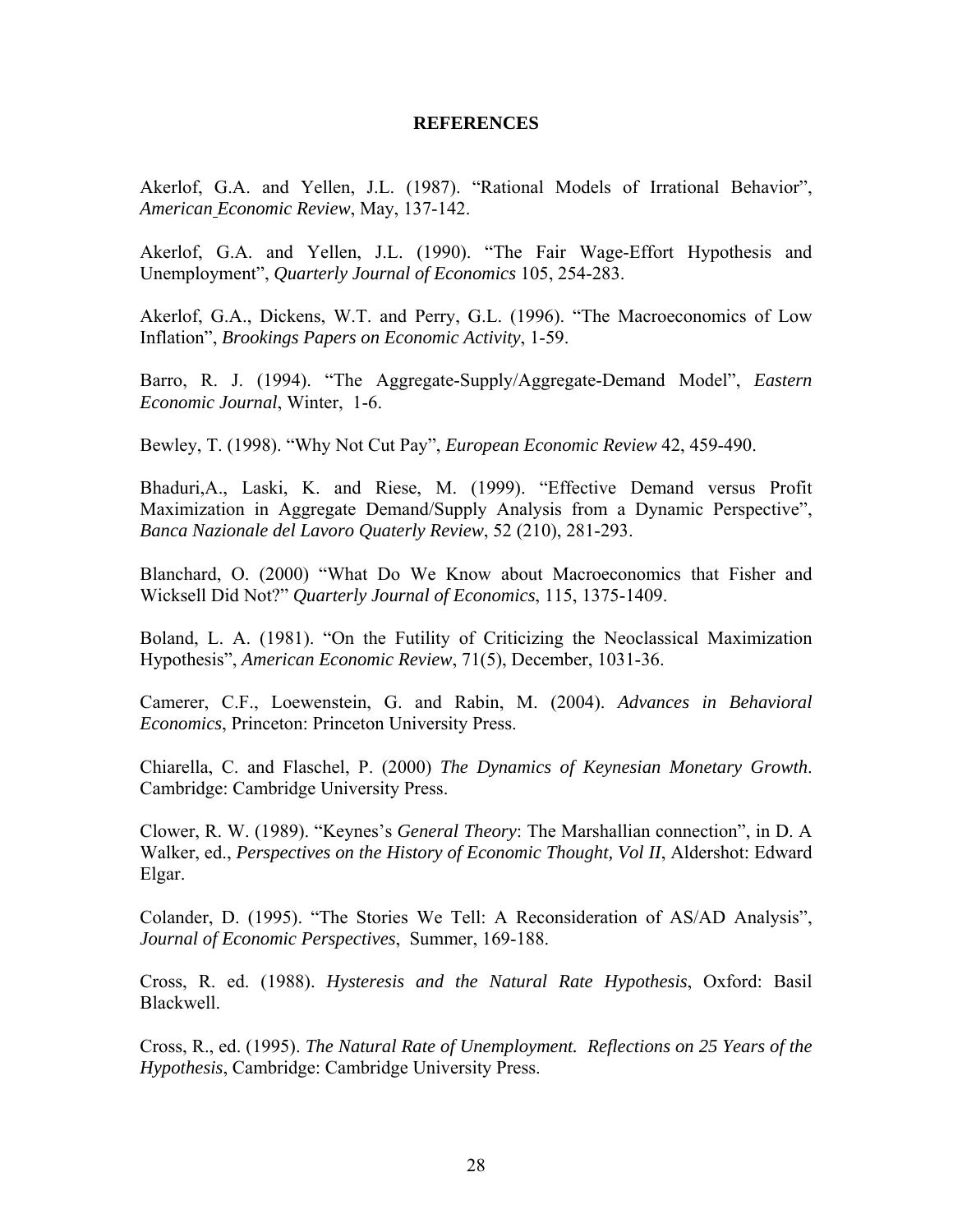Crotty, J. (1994). "Are Keynesian Uncertainty and Macrotheory Compatible? Conventional Decision Making, Institutional Structures, and Conditional Stability in Keynesian Macromodels". In G. Dymski and R. Pollin (eds), *New Perspectives in Monetary Macroeconomics: Explorations in the Tradition of Hyman Minsky*, Ann Arbor: University of Michigan Press, 105-142.

Dunlop, J. G. (1938). "The Movement of Real and Money Wage Rates", *Economic Journal*, 413-34.

Dutt, A. K. (1984). "Stagnation, Income Distribution and Monopoly Power", *Cambridge Journal of Economics*, 8(1), March, 25-40.

Dutt, A. K. (1987). "Keynes with a Perfectly Competitive Goods Market", *Australian Economic Paper*, 26, 275-93.

Dutt, A. K. (1992). "Keynes, Market Forms, and Competition", in Bill Gerrard and John Hillard, eds., *The Philosophy and Economics of J M Keynes*, Aldershot: Edward Elgar

Dutt, A.K. (1992a). "Conflict Inflation, Distribution, Cyclical Accumulation and Crises", *European Journal of Political Economy* 8, 579-597.

Dutt, A. K. (2002). "Aggregate Demand and Aggregate Supply: A History", *History of Political Economy*, Summer, 34 (2), 321-63.

Dutt, A. K. (2005). "Aggregate Demand, Aggregate Supply and Economic Growth", unpublished, Department of Economics and Policy Studies, University of Notre Dame.

Dutt, A.K. and Amadeo, E. J. (1990). *Keynes's Third Alternative? The neo-Ricardian Keynesians and the Post Keynesians*, Aldershot: Edward Elgar.

Dutt, A. K. and Skott, P. (1996). "Keynesian theory and the Aggregate-Supply/Aggregate-Demand framework: A Defense", *Eastern Economic Journal*, Vol. 22, No. 3, Summer, 313-31.

Fehr, E. and Gächter, S. (2000). "Fairness and Retaliation: The Economics of Reciprocity", *Journal of Economic Perspectives* 14, 159-181.

Fields, T. W. and Hart, W. R. (1990). "Some Pitfalls in the Conventional Treatment of Aggregate Demand", *Southern Economic Journal*, 676-84.

Flaschel, P., Franke, R. and Semmler, W. (1997). *Dynamic Macroeconomics Instability, Fluctuations, and Growth in Monetary Economies*, Cambridge, MA: MIT Press.

Flaschel, P. and Skott, P. (2005). "Steindlian Models of Growth and Stagnation", *Metroeconomica*, forthcoming.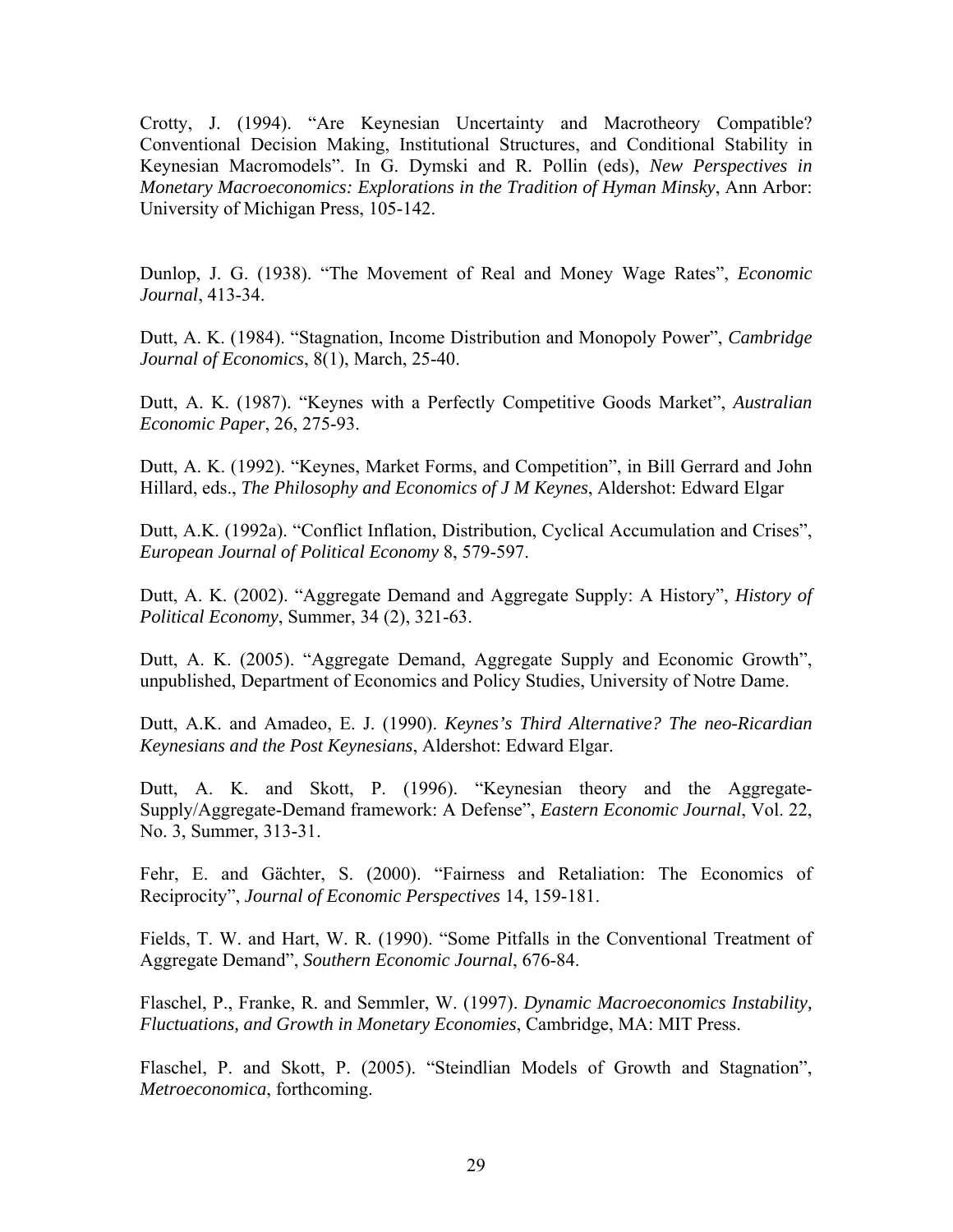Frydman, R. and Phelps, E. S. eds. (1983). *Individual Forecasting and Aggregate Outcomes: 'Rational Expectations' Examined*, Cambridge: Cambridge University Press.

Gordon, R.J. (1997). "The Time-Varying NAIRU and Its Implications for Economic Policy", *Journal of Economic Perspectives* 11, 11-32.

Hahn, F. and Solow, R. M. (1995). *A Critical Essay on Modern Macroeconomic Theory*, Cambridge, Mass.: MIT Press.

Harrod, R. F. (1939). "An Essay in Dynamic Theory", *Economic Journal*, 49, 14-33.

Hicks, J. (1974). *The Crisis in Keynesian Economics*. Oxford: Blackwell.

Hicks, J. (1980-81). "IS-LM: An Explanation", *Journal of Post Keynesian Economics*, 3, Winter, 139-54.

Kahneman, D. (ed.) (2000) *Choices, Values and Frames*. Cambridge: Cambridge University Press.

Kahneman, D., Knetsch, J.L. and Thaler, R. (1986). "Fairness as a Constraint on Profit Seeking: Entitlements in the Market", *American Economic Review* 76, 728-741.

Kaldor, N. (1957) "A Model of Economic Growth", *Economic Journal* 67, 591-624.

Kaldor, N. (1966). *Causes of the Slow Rate of Economic Growth in the United Kingdom*, Cambridge: Cambridge University Press.

Kalecki, M. (1971). *Selected Essays on the Dynamics of the Capitalist Economy*. Cambridge: Cambridge University Press.

Katzner, D.W. (2004). "The Current Non-Status of General Equilibrium Theory", UMass Working Paper 2004-10

Keynes, J.M. (1930). *A Treatise on Money*, London and Basingstoke: Macmillan.

Keynes, J.M. (1930a). "The Question of High Wages", *The Political Quarterly*. Reprinted in *Collected Writings, vol. 20: Activities 1929-1931*, London and Basingstoke: Macmillan, 1981.

Keynes, J. M. (1936 / 1973). *The General Theory of Employment, Interest and Money*. London: Macmillan.

Keynes, J.M. (1973). *Collected Writings, vol. 14: The General Theory and After - Part II Defence and Development*, London and Basingstoke: Macmillan.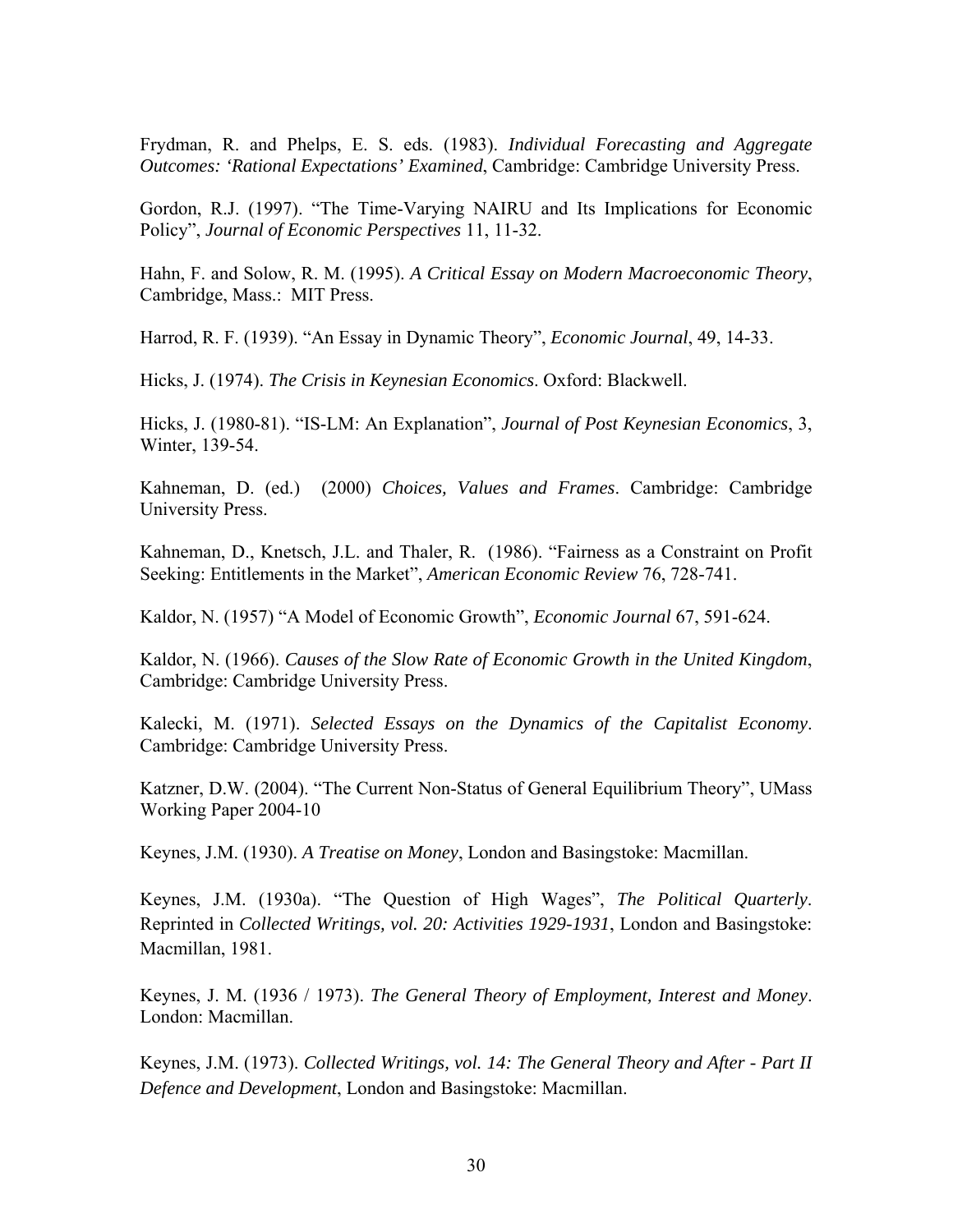Kirman, A.P. (1989). "The Intrinsic Limits of Modern Economic Theory: The Emperor Has No Clothes," *Economic Journal* 99, 126-139.

Kirman, A.P. (1992). "Whom or What Does the Representative Individual Represent?", *Journal of Economic Perspectives* 6, 117-136.

Krugman, P.R. (1998). "It's Baaack: Japan's Slump and the Return of the Liquidity Trap". *Brookings Papers on Economic Activity* 2:1998, 137-187.

Leijonhufvud A. (1968). *On Keynesian Economics and the Economics of Keynes*, Oxford University Press.

Marglin S. A. (1984). *Growth, Distribution and Prices*, Cambridge, Mass.: Harvard University Press.

Marshall, A. (1887). "A Fair Rate of Wages". In A.C. Pigou (ed.), 1956, *Memorials of Alfred Marshall*, New York: Kelley & Millman, 212-226.

Meltzer, A. H. (1988). *Keynes's Monetary Theory. A Different Interpretation*, Cambridge: Cambridge University Press.

Moore, B. J. (1988). *Horizontalists and Verticalists*, Cambridge: Cambridge University Press.

Robinson, J. (1962). *Essays in the Theory of Economic Growth*, London: Macmillan.

Romer, D. (2000). "Keynesian Macroeconomics without the LM Curve", *Journal of Economic Perspectives*, 14(2), Spring, 149-69.

Romer, P. M. (1986)."Increasing Returns and Long-Run Growth", *Journal of Political Economy*, 94, 1102-37.

Sargent, T. J. (1993). *Bounded Rationality in Macroeconomics*, Oxford: Oxford University Press.

Shafir, E., Diamond, P. and Tversky, A. (1997). "Money Illusion", *Quarterly Journal of Economics* 112, 341-374.

Skott, P. (1983). "An Essay on Keynes and General Equilibrium Theory", *Thames Papers in Political Economy*, Summer.

Skott, P. (1989). *Conflict and Effective Demand in Economic Growth.* Cambridge University Press.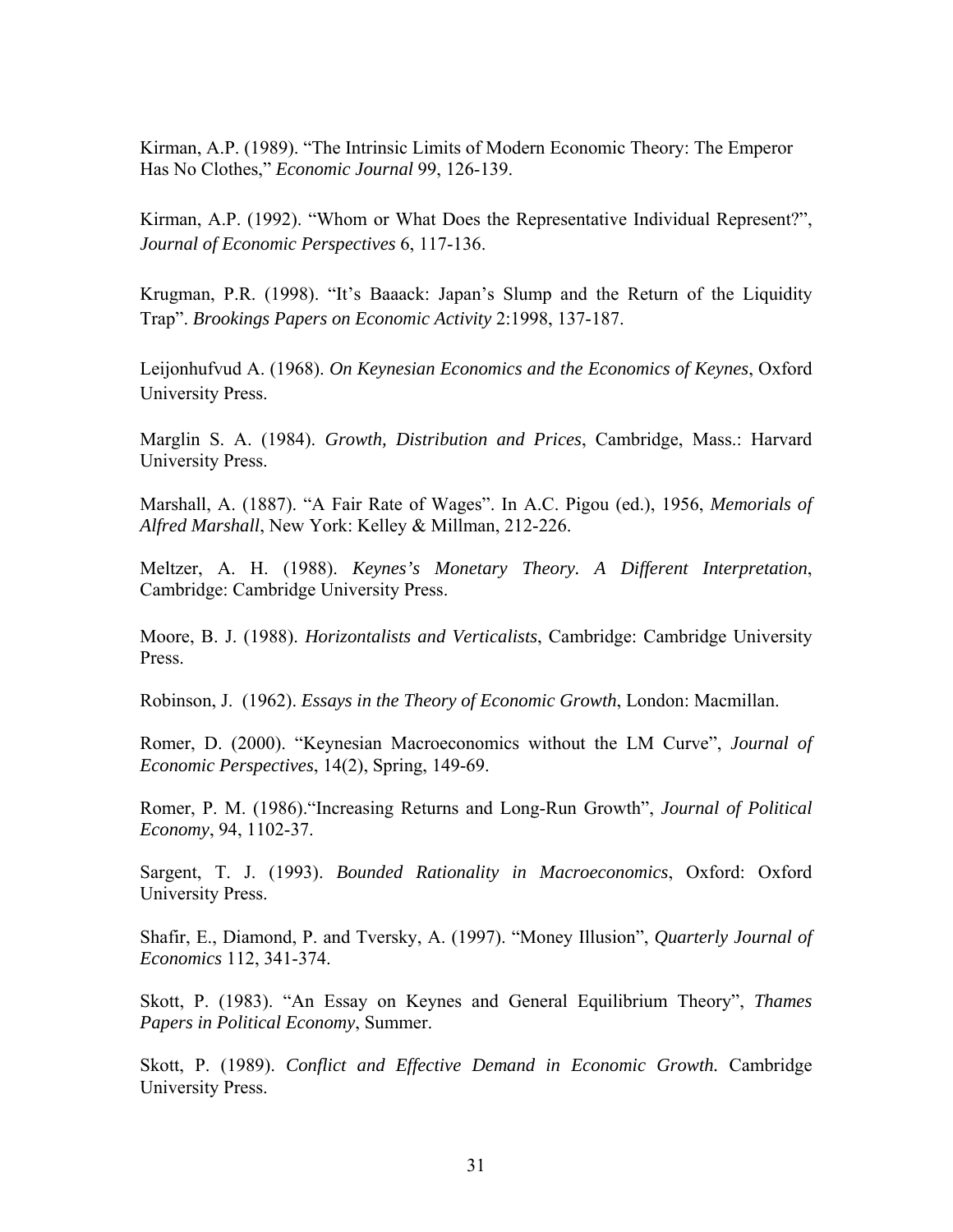Skott, P. (1989a). "Effective Demand, Class Struggle and Cyclical Growth", *International Economic Review* 30, 231-247.

Skott, P. (1999). "Wage Formation and the (Non-) Existence of the NAIRU", *Economic Issues* 4, 77-92.

Skott, P. (2005). "Fairness as a Source of Hysteresis in Employment and Relative Wages", *Journal of Economic Behavior and Organization* 57, 305-331.

Skott, P. (2005a). "Equilibrium, Stability and Economic Growth". In B. Gibson (ed.) *Joan Robinson: A Centennial Celebration*, Northampton, MA: Edward Elgar, 175-196.

Solow, R. M. (1956). "A Contribution to the Theory of Economic Growth", *Quarterly Journal of Economics*, 70, 65-94.

Solow, R. (1990). *The Labor Market as a Social Institution*, Oxford: Blackwell.

Tarshis, L. (1939). Changes in Real and Money Wages. *Economic Journal*, 150-154.

Taylor, L. (1991). *Distribution, Growth andIinflation. Lectures in Structuralist Macroeconomics*, Cambridge, Mass.: MIT Press.

Taylor, L. (2004). *Reconstructing Macroeconomics*, Cambridge, Mass.: Harvard University Press.

Tobin, J. (1975) "Keynesian Models of Recession and Depression". *American Economic Review*, 65, 195-202.

Woodford, M. (1999) "Revolution and Evolution in Twentieth-Century Macroeconomics". Unpublished, Princeton University.

Woodford, M. (2003). *Interest and Prices: Foundations of a Theory of Monetary Policy*. Princeton and Oxford: Princeton University Press.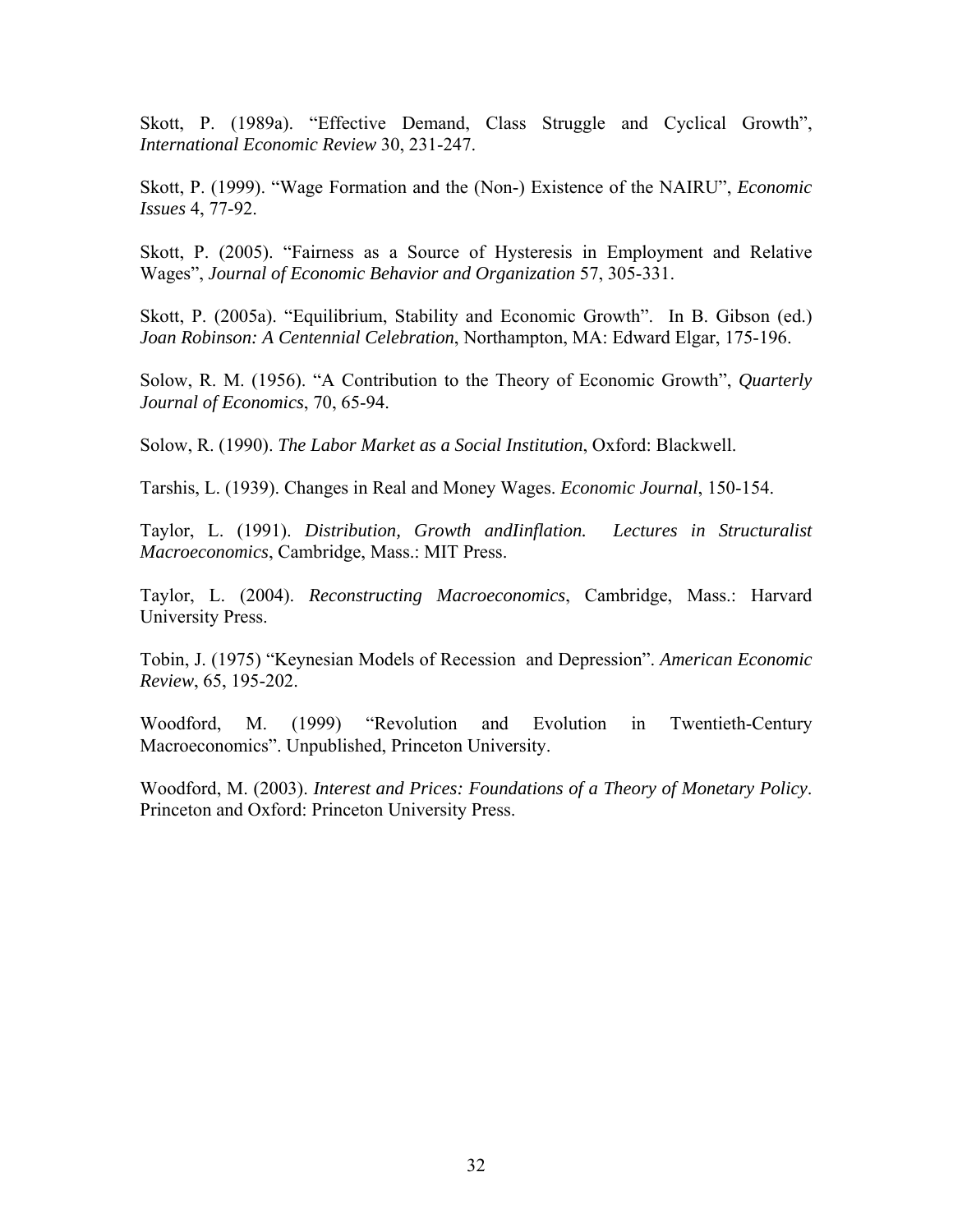#### **NOTES**

<sup>1</sup> According to the preface to the French edition of the GT, written three years after the English publication, Keynes (1936/1973, p. xxxii) explains:

I have called my theory a general theory. I mean by this that I am chiefly concerned with the behavior of the economic system as a whole, - with aggregate incomes, aggregate profits, aggregate output, aggregate employment, aggregate investment, aggregate saving rather than with the incomes, profits, output, employment, investment and saving of particular industries, firms and individuals. And I argue that important mistakes have been made through extending to the system as a whole conclusions which have been arrived at in respect of a part of it taken in isolation.

 $2<sup>2</sup>$  The dynamics can be explicitly formalized by the equations

1

$$
dP/dt = \beta_G [C+I+G-Y]
$$

$$
dr/dt = \beta_A [L-(M/P)],
$$

where *t* denotes time and  $2<sub>i</sub> > 0$  are speed of adjustment parameters for the goods and asset markets.

3 If we introduce real balance effects which make *C* (and, possibly, *I*) depend positively on *M/P*, the IS curve would be negatively sloped rather than vertical. We abstract from this complication here, but refer to it later.

<sup>4</sup> The stability of short run equilibrium can be verified by representing the dynamics of expected price by the equation

$$
\mathrm{d}P^e/\mathrm{d}t = \beta_E [P - P^e]
$$

where  $2_E > 0$  is the speed of expectations adjustment parameter.

<sup>5</sup> For a discussion of the history of the AD-AS model, including that of its emergence and spread in macroeconomic textbooks, see Dutt (2002).

<sup>6</sup> See Dutt and Skott (1996) for further discussion of the internal-consistency criticisms.

<sup>7</sup> He probably used this type of diagram, rather than that in  $(P, Y)$  space, because aggregate price level and real output were not in common use in his day, while value of output and total employment, involving fewer aggregation problems, were.

<sup>8</sup> Keynes's Aggregate Demand function does not actually use the simultaneous equations approach to solving *P*, focusing only on goods market equilibrium without taking into account asset markets explicitly. An alternative formulation of the model, which focuses only on the goods market, but allows consumption demand to respond to price changes due to either the real balance effect or distribution shifts, can easily be developed. See Dutt (1987) for a version in which changes in price affect the value of output through changes in income distribution between wages and profits.

<sup>9</sup> The *Treatise on Money* had concentrated on the Marshallian ultra-short run (or market run) equilibrium:

My so-called `fundamental equations' were an instantaneous picture taken on the assumption of a given output. They attempted to show how, assuming the given output, forces could develop which involved a profit-disequilibrium, and thus required a change in the level of output. But the dynamic development, as distinct from the instantaneous picture, was left incomplete and extremely confused (Keynes, 1936/1973, p. xxii).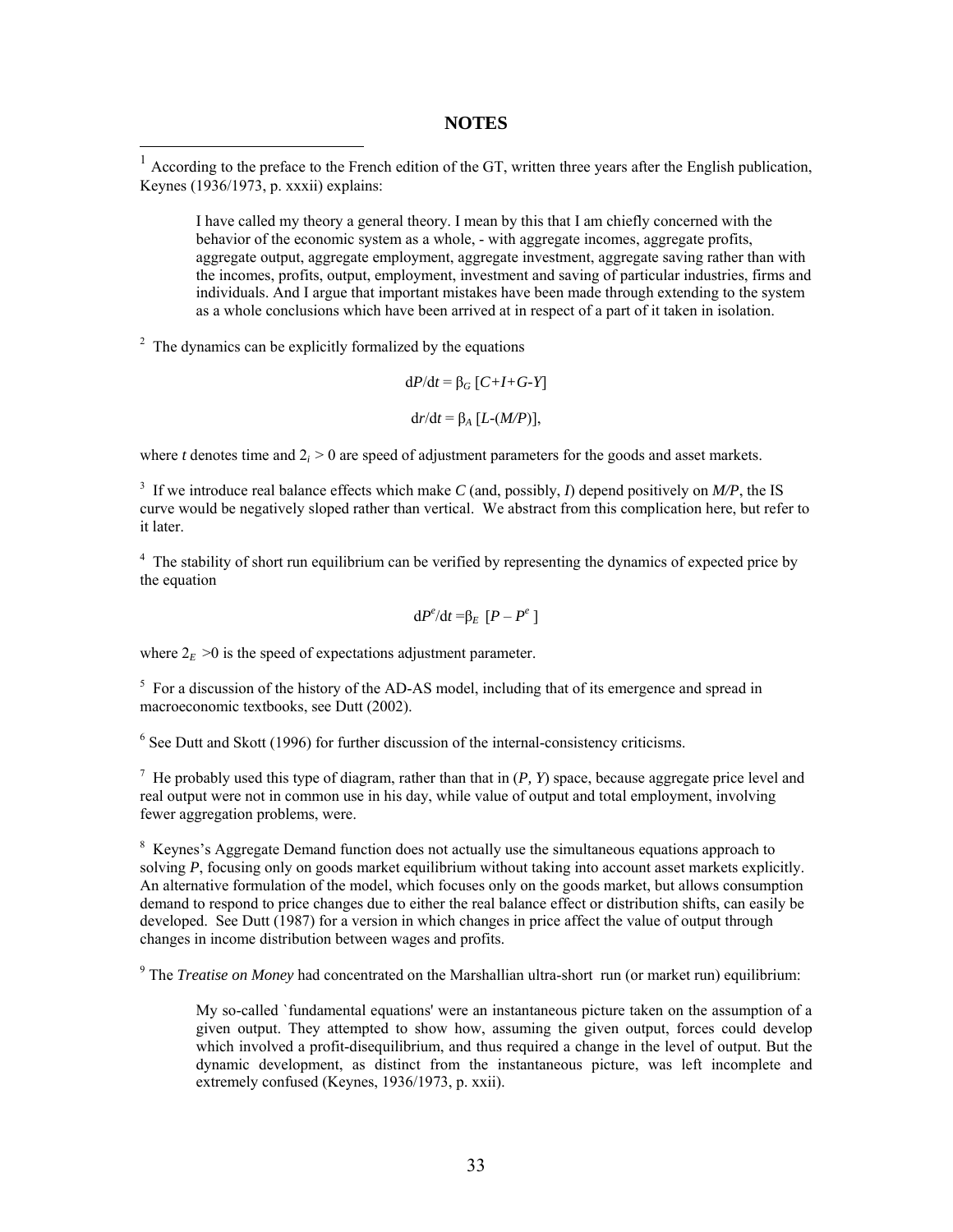Skott (1989, 1989a) develops a model of cyclical growth using the Marshallian (or Keynes-of-the-Treatise) ultra-short run equilibrium as the basic building block; see also Skott (1983) for a discussion of this Marshallian approach and the relation between the *Treatise on Money* and the *GT*.

 $10$  For a review of post Keynesian contributions see Dutt and Amadeo. For more mainstream discussions, see Hicks (1980-81), Tobin (1975) and Meltzer (1988).

 $11$  See, for instance, Moore (1988). New Keynesians have also abandoned the exogenous-money assumption, but rather than stressing the nature of monetary institutions, they focus on the specific policy rule adopted by the Central Bank in the US and elsewhere (e.g. Romer, 2000, Woodford 2003)).

<sup>12</sup> In the context of our simple specification, however, it is easy to prove that local stability carries over to the case where *P*, *Pe* and *r* are all treated as state variables, with their dynamics shown by the equations in notes 2 and 4.

<sup>13</sup> In a set of lecture notes from 1937, Keynes argues as follows:

When one is dealing with aggregates, aggregate effective demand at time A has no corresponding aggregate income at time B. All one can compare is the expected and actual income resulting to an entrepreneur from a particular decision. Actual investment may differ through unintended stock changes, price changes, alteration of decision. The difference, if any, is due to a mistake in the short-period expectation and the importance of the difference lies in the fact that this difference will be one of the relevant factors in determining subsequent effective demand.

I began, as I have said, by regarding this difference as important. But eventually I felt it to be of secondary importance, emphasis on it obscuring the real argument. For the theory of effective demand is substantially the same if we assume that short-period expectations are always fulfilled. (Keynes 1973, p. 181)

 $14$  Hicks (1974) used the term Keynes's 'wage theorem' to denote the benchmark result that variations in money wages have no net effects on real output and employment in a closed economy'.

<sup>15</sup> Some contributions are adventurous enough to depart from optimization to invoke 'near' rationality! See Akerlof and Yellen (1987).

<sup>16</sup> It can be argued that problems related to information gathering and computational ability need not undermine the neoclassical optimizing hypothesis, because this hypothesis does not assume rationality in an empirical sense (whatever that means), but simply uses the organizing framework of analyzing behavior in terms of the optimization *some* objective function subject to *some* constraints (see Boland, 1981). This argument, however, suggests that there is no overriding justification for insisting on the use of the optimizing approach (for instance, based on some notion of the rationality of economic agents), and that a non-optimizing approach need not be inferior to the neoclassical one.

 $17$  The Japanese stagnation in the 1990s may have alerted the profession to some stability issues, and the `liquidity trap' has made a comeback (e.g. Krugman 1998). The liquidity trap arises because of an inability of monetary policy to reduce interest rates, that is, to change intertemporal prices. It seems to have escaped attention, however, that the liquidity trap and the problem of intertemporal prices are indicative of the general stability problem. Money wage reductions fail to solve the unemployment problem because "[a]ccording to Keynes' diagnosis, it is fundamentally the *intertemporal relative values* observed or implicit in the actual vector that are 'wrong'", and, "*although the most eye-catching symptom of maladjustment is the great excess supply in the labor markets, ... the burden of adjustment should not be thrown on this market*." (Leijonhufvud, 1968, p. 338 and 336; italics in original)

<sup>18</sup> The learning argument is particularly vulnerable with respect to some of the key variables of macroeconomic interest - saving for retirement, for instance, or educational choices (investment in human